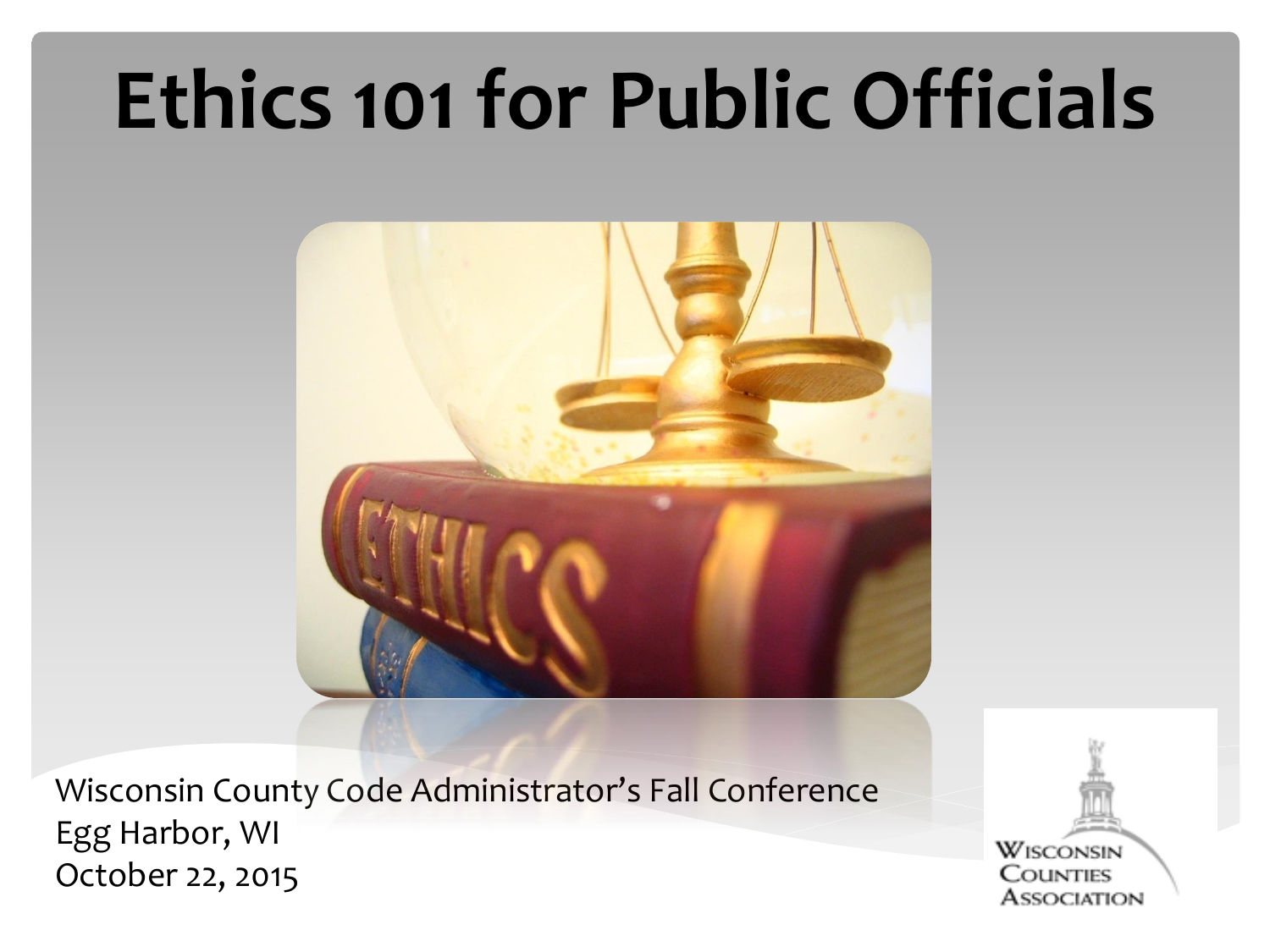#### **What is "Ethics?"**

**Ethics is what one ought to do---the kind of** behaviors that would make the world a better place especially if everyone engaged in them.

 $\triangle$  Ethics is particularly important in public service. The public's trust and confidence in its leaders and institutions is vital to success in public service. It's definitely not an "extra" for those in leadership positions.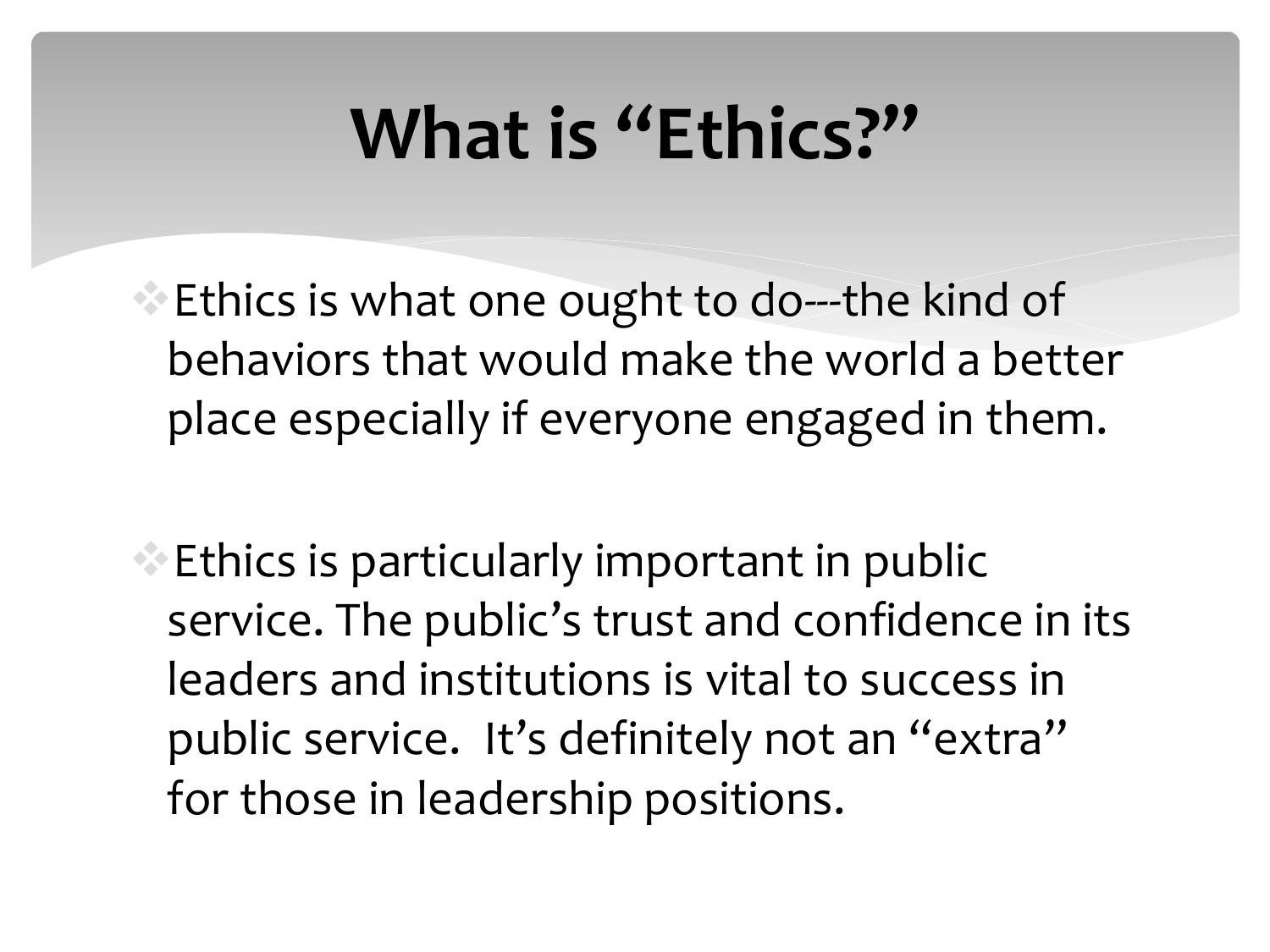### **Why are "Ethics Important?"**

- **Public Officials are Stewards of Public Trust**
- Public trust and confidence is vital to governments' ability to address the pressing issues and needs of the day.
- Elected officials and staff are stewards of that trust and confidence. This means that perceptions as well as reality matter. Part of protecting that public trust and confidence is avoiding not only actual improprieties, but also perceptions of improprieties.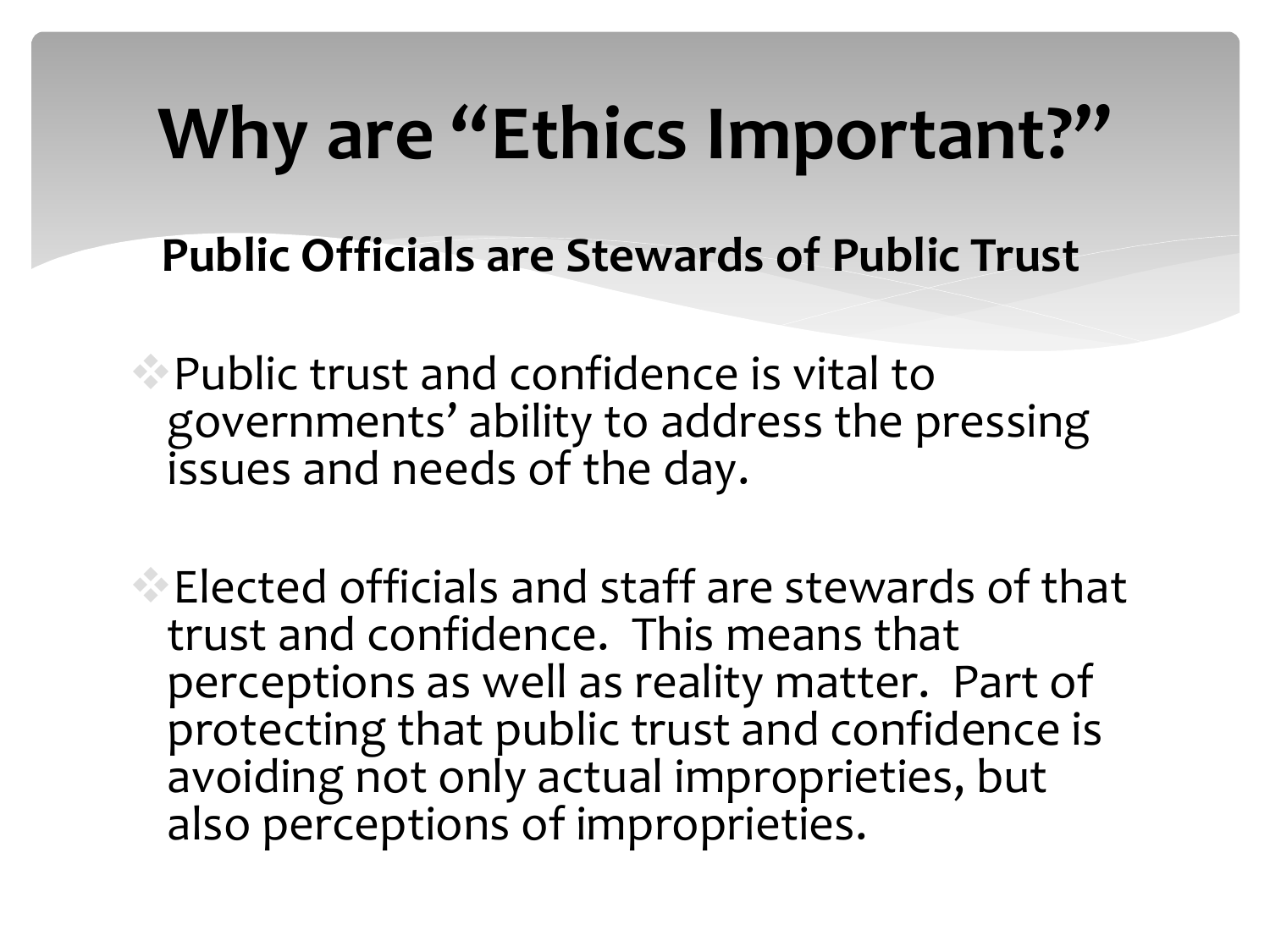*"It takes 20 years to build a reputation and five minutes to ruin it."*  **— Warren Buffett** 

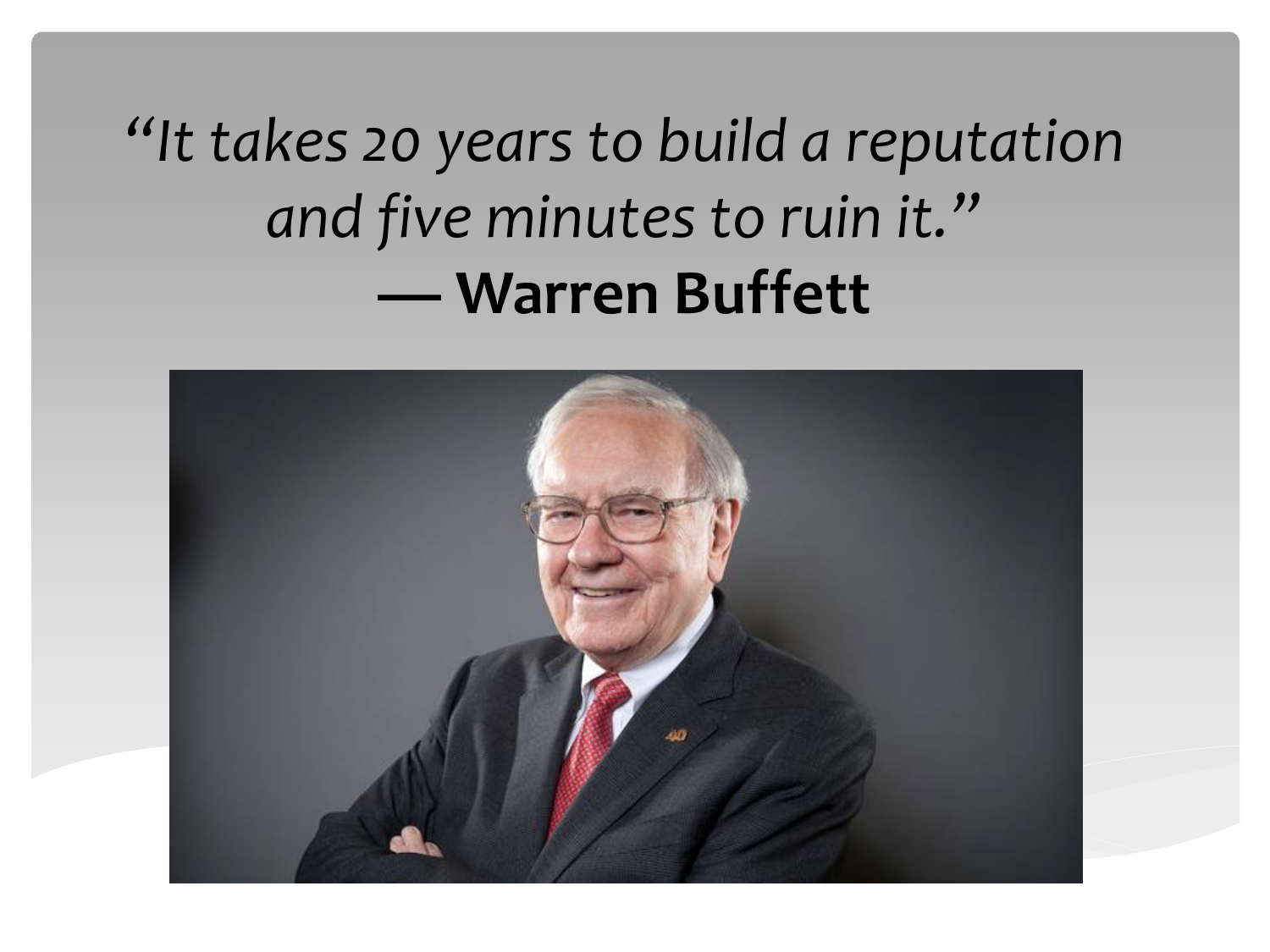# **What are Some of the Universally Accepted Ethical Values?**

- Trustworthiness
- **Eairness**
- Responsibility
- Respect
- Compassion

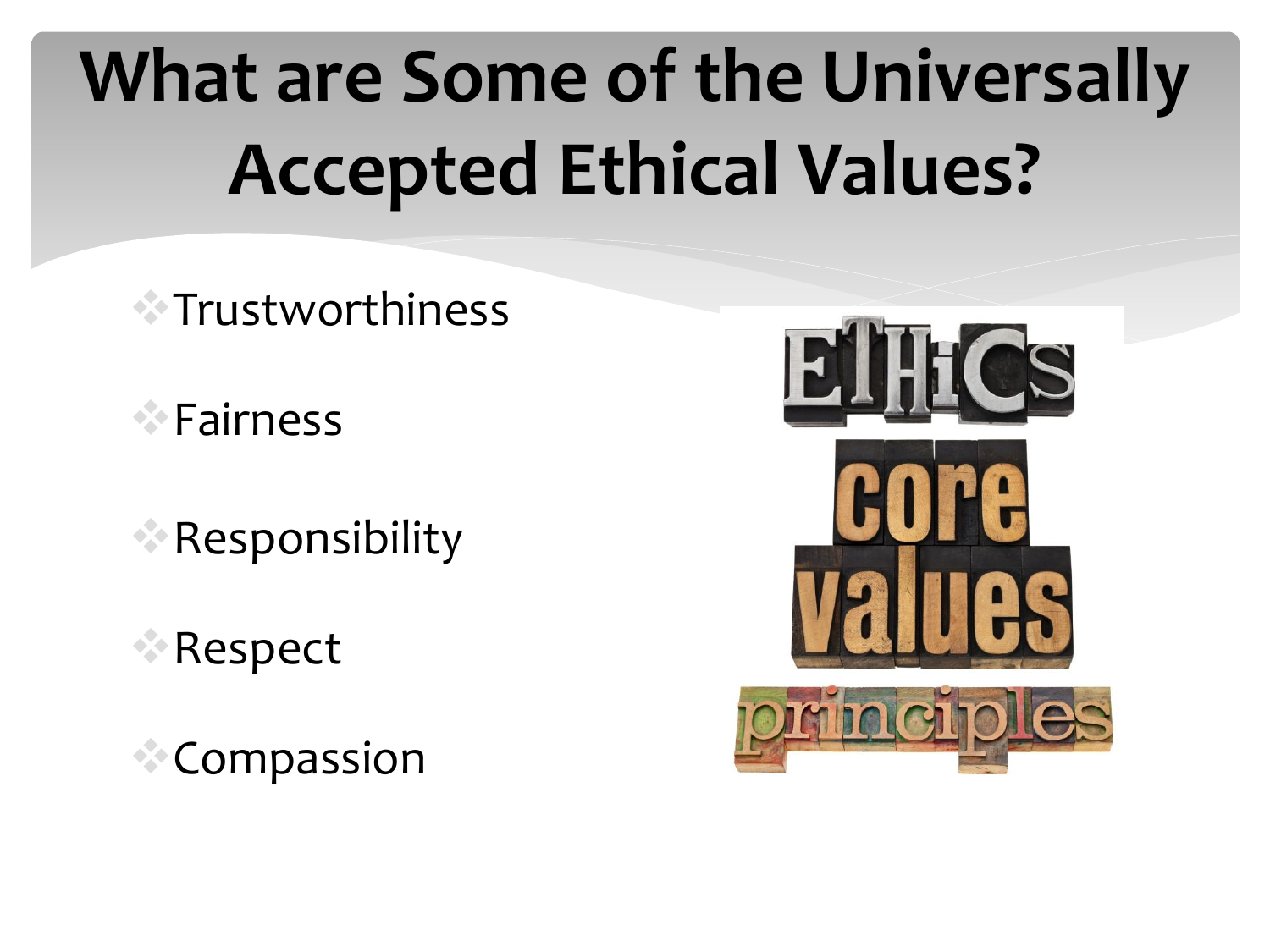#### **Trustworthiness**

I remember that my role is first and foremost to serve the community.

 $\blacksquare$  I am truthful with my colleagues, the public and others.

 $\blacksquare$  I avoid any actions that would cause the public to question whether my decisions are based on personal interests instead of the public's interests.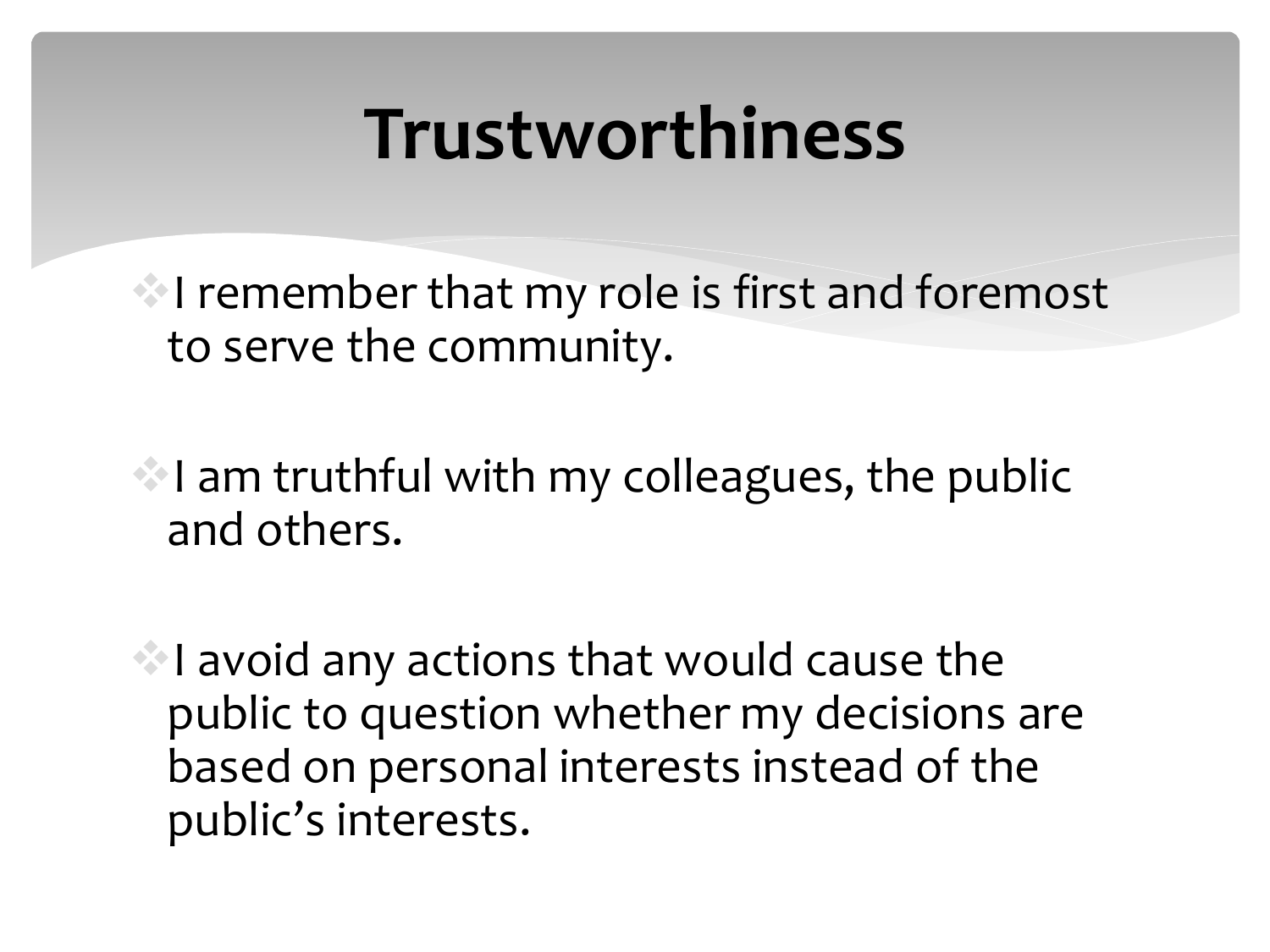#### **Trustworthiness (Continued)**

I do not accept gifts or other special considerations because of my public position.

I do not knowingly use false, inaccurate or biased information to support my position.

I do not use my public position for personal gain.

I carefully consider any promise I make and then keep it.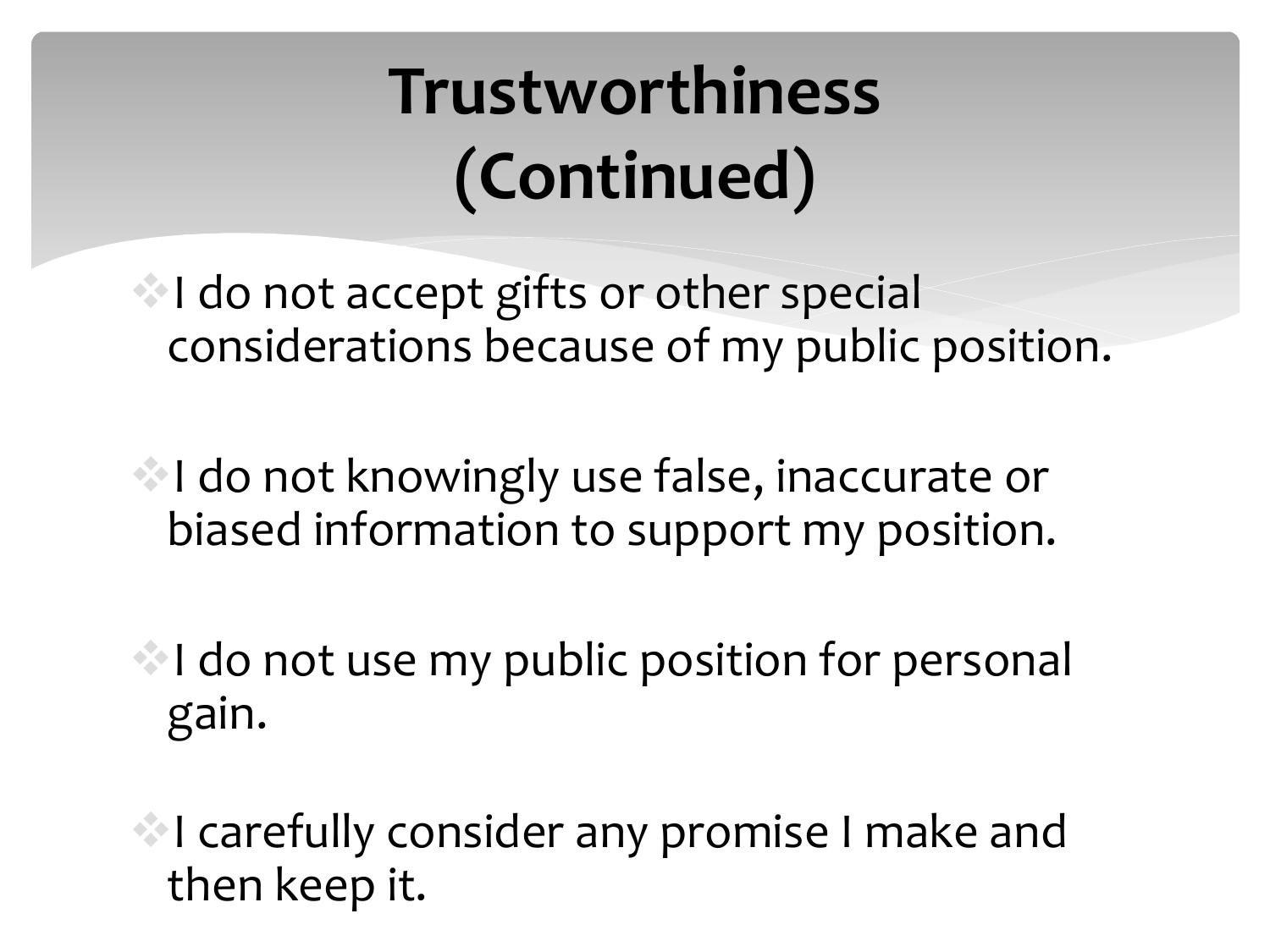#### **Fairness**

I make decisions based on the merits of the issues.

I honor the law's and the public's expectation that agency policies will be applied consistently.

 $\blacksquare$  I support the public's right to know and promote meaningful public involvement.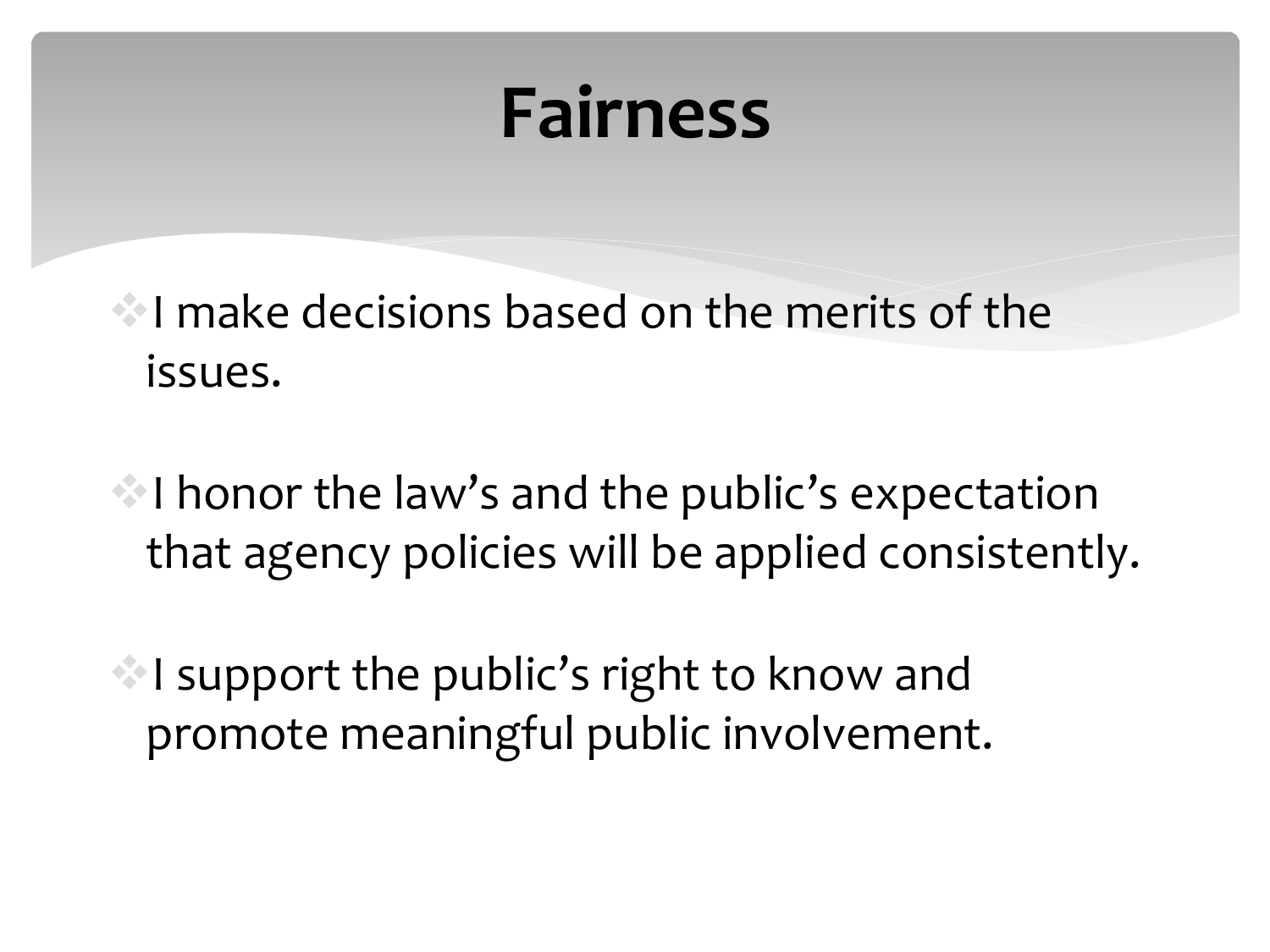# **Fairness (Continued)**

I am impartial and do not favor those who either have helped me or are in a position to do so.

I promote equality and treat all people equitably.

I excuse myself from participating in matters when my or my family's financial interests may be affected by my agency's actions.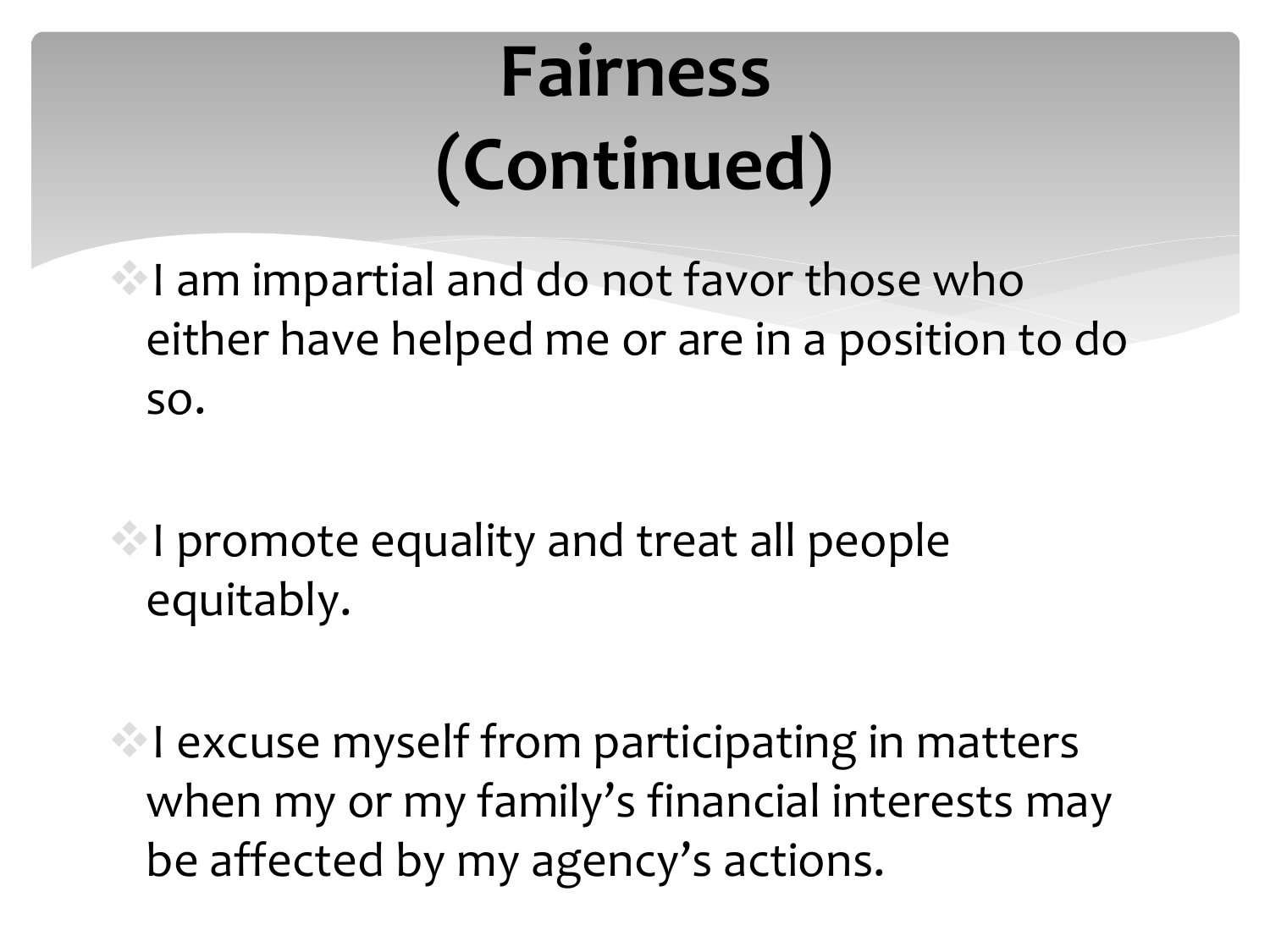# **Fairness (Continued)**

**I credit others' contributions in moving our** community's interests forward.

I maintain consistent standards, but am sensitive to the need for compromise, creativity and improving existing paradigms.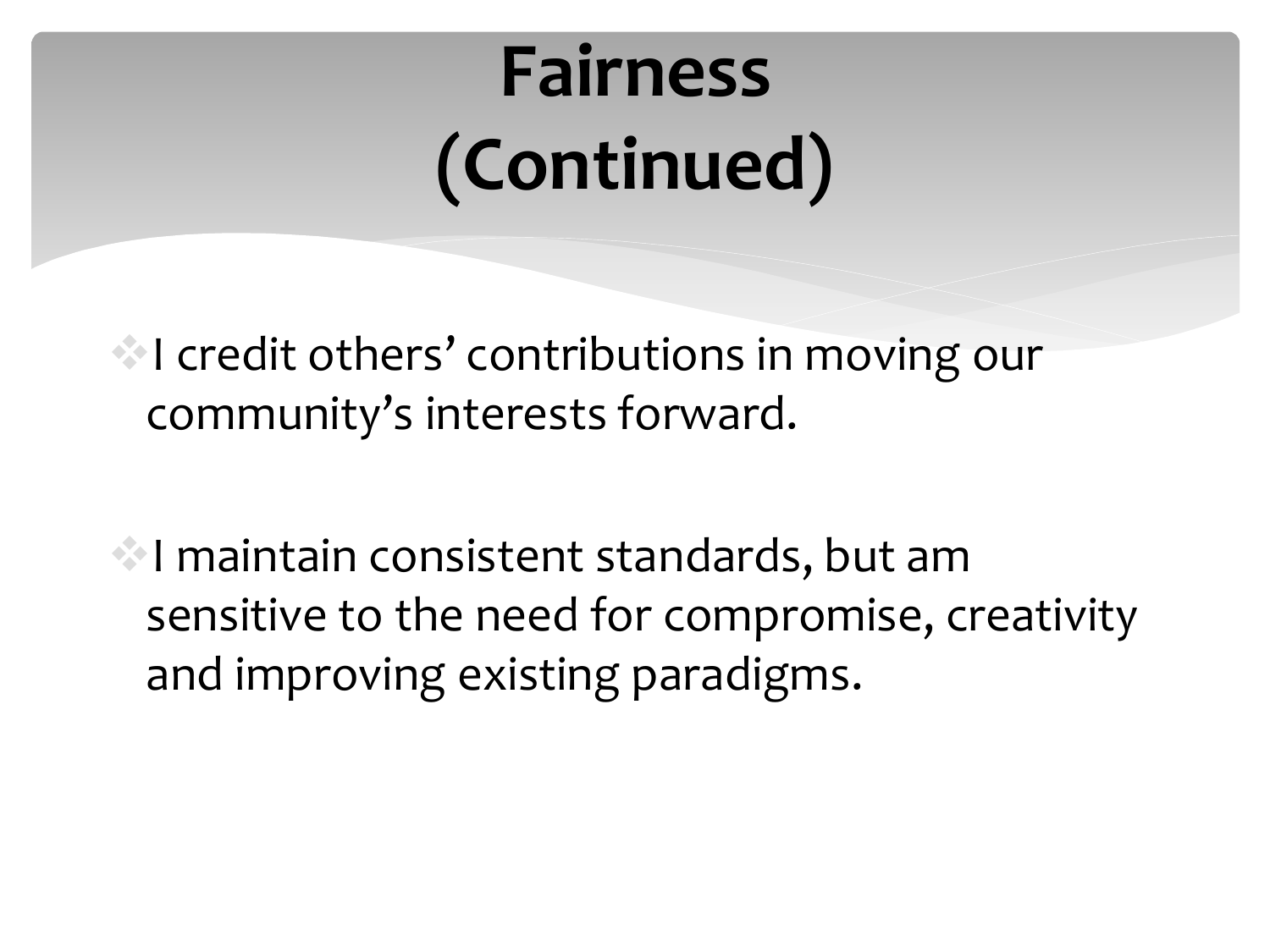## **Responsibility**

I work to improve the quality of life in the community and promote the best interests of the public.

I promote the efficient use of agency resources.

I do not use agency resources for personal or political benefit.

 $\blacksquare$  I represent the official positions of the agency to the best of my ability when authorized to do so.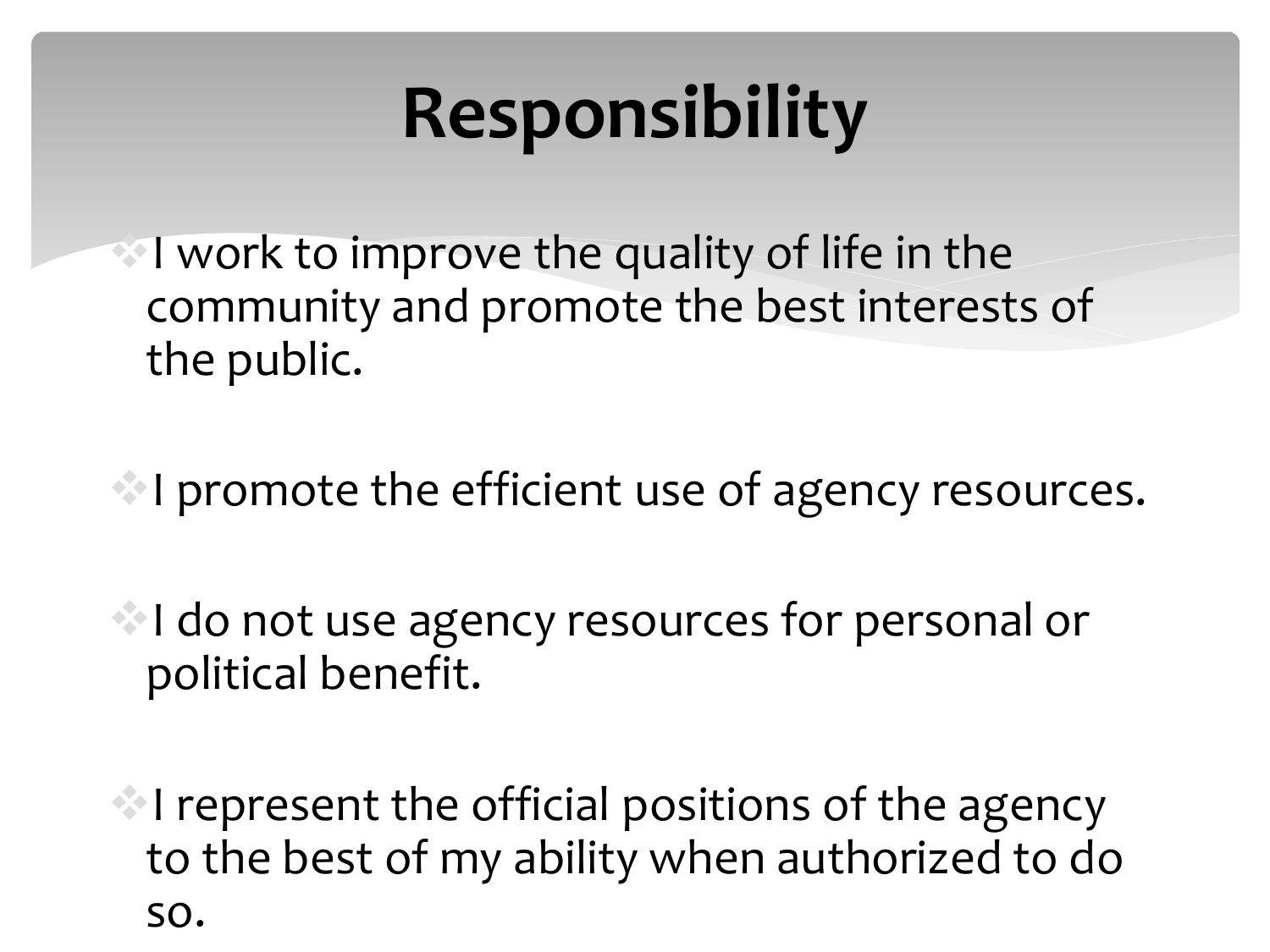# **Responsibility (Continued)**

**I explicitly state that my personal opinions do not** represent the agency's position (when they are conflicting) and do not allow the inference that they do.

I take responsibility for my own actions, even when it is uncomfortable to do so.

 $\bullet$  I do not use information that I acquire in my public capacity for personal advantage.

I do not promise that which I have reason to believe is unrealistic.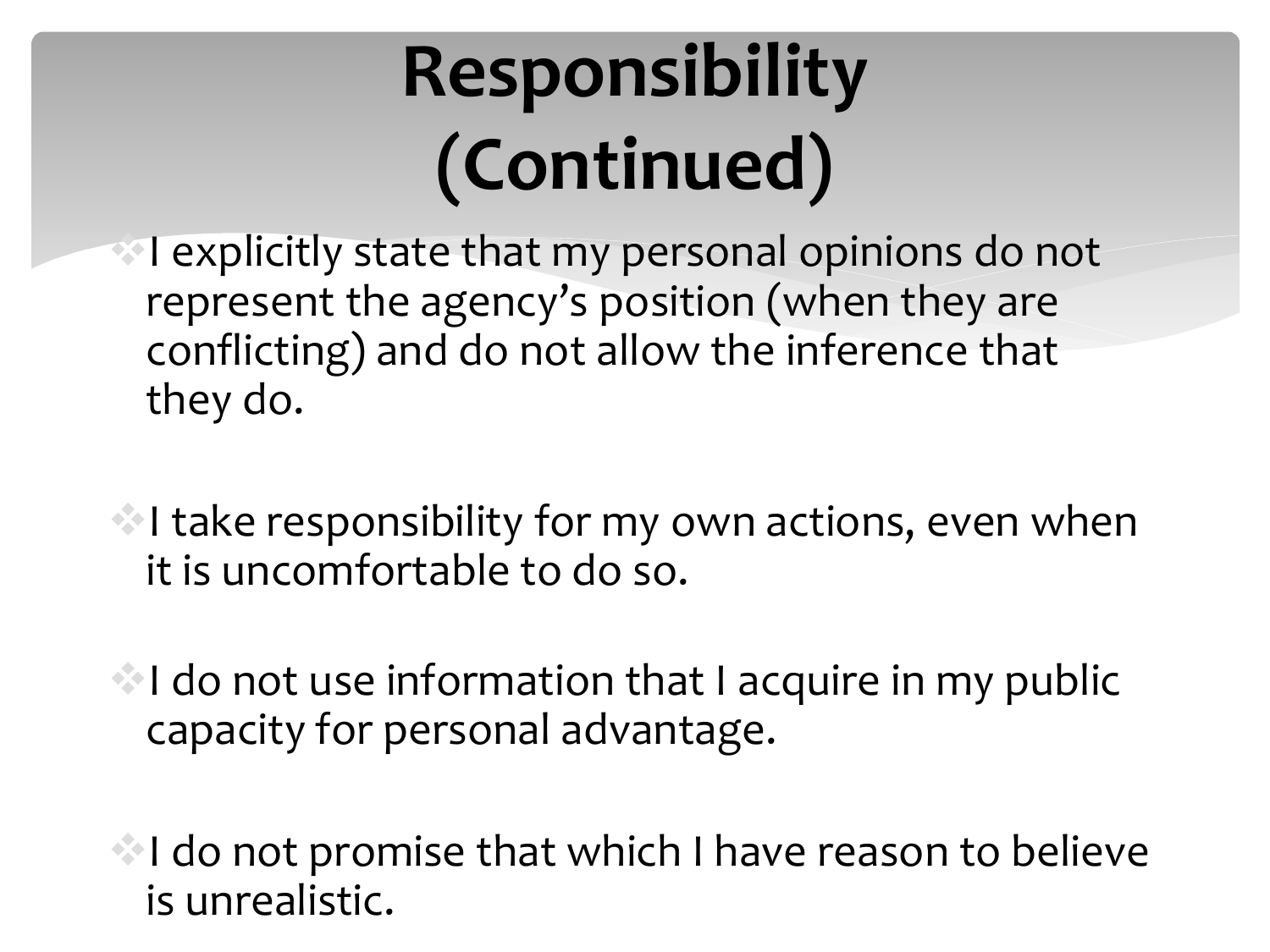# **Responsibility (Continued)**

I give my best analyses, recommendations and effort in my work.

I disclose suspected instances of impropriety to the appropriate authorities, but I never make false charges or charges for political or professional advantage.

**I do not disclose confidential information** without proper legal authorization.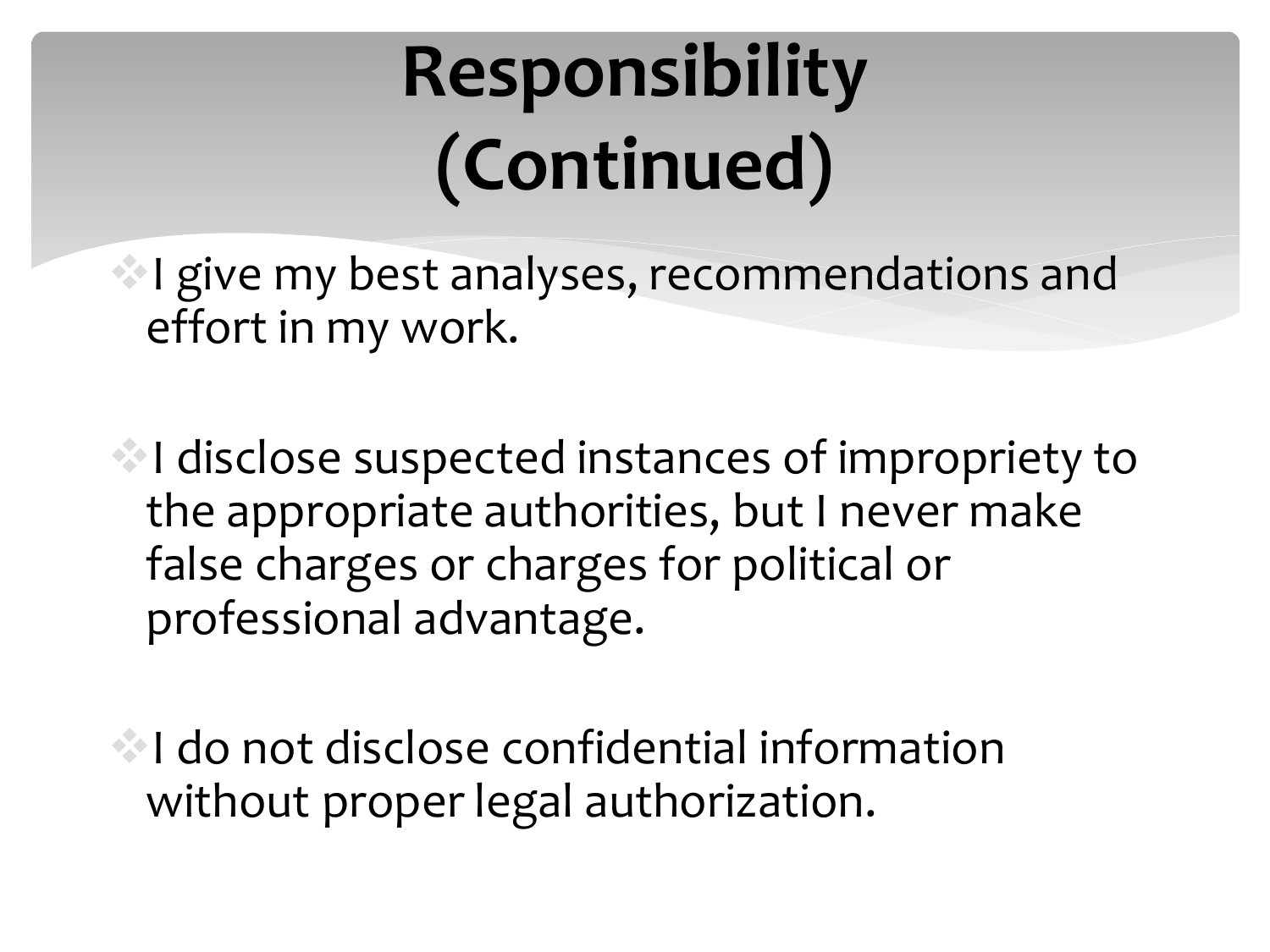# **Responsibility (Continued)**

 $\blacksquare$  I am proactive and innovative when setting goals and considering policies.

I consider the broader regional and statewide implications of the agency's decisions and issues.

**I** promote intelligent innovation to move forward the agency's policies and services.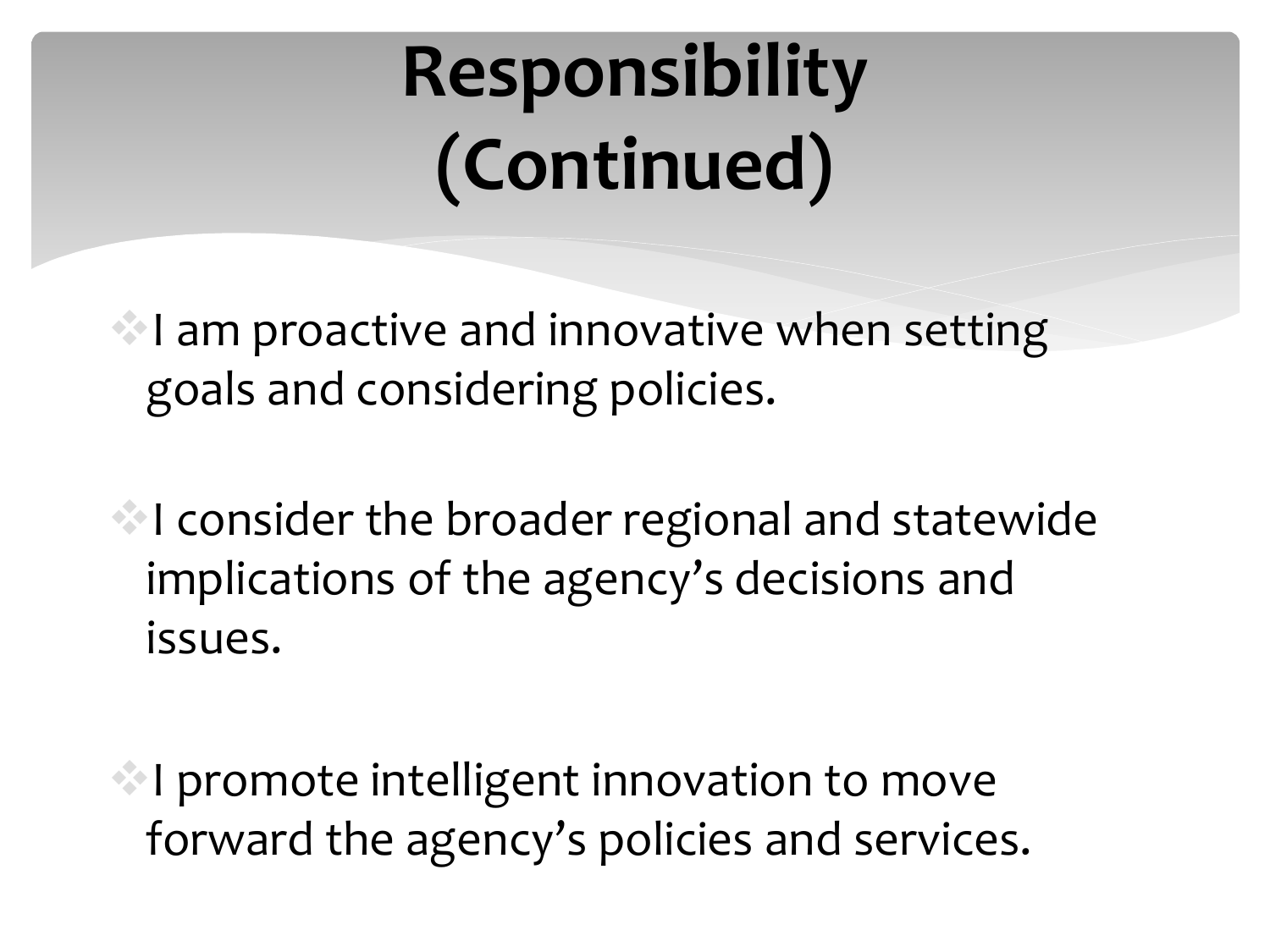#### **Respect**

 $\blacksquare$  I treat everyone with courtesy and respect, even when we disagree.

I focus on the merits in discussions, not personality traits or other issues that might distract me from focusing on what is best for the community.

I gain value from diverse opinions and build consensus.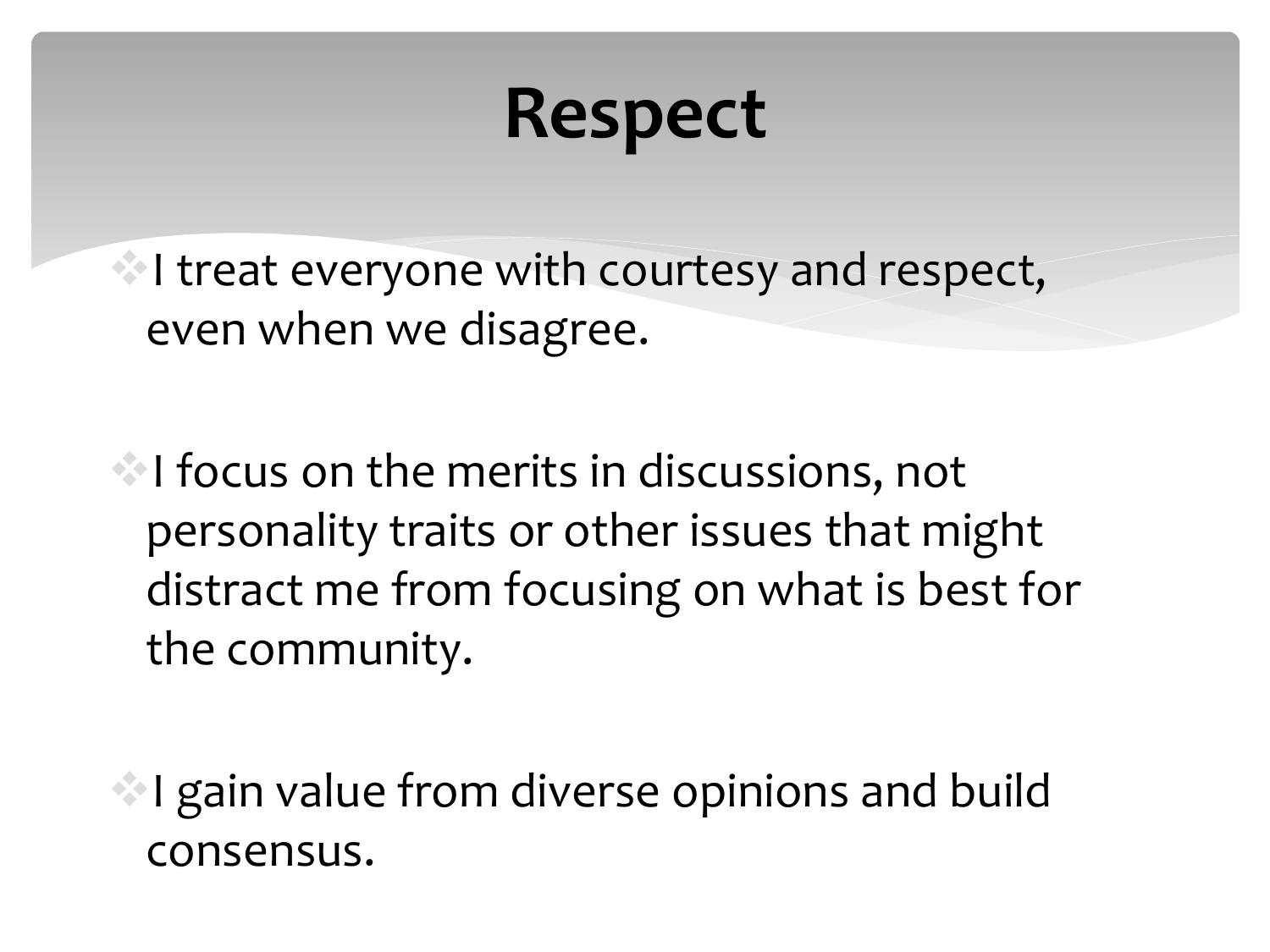# **Respect (Continued)**

I follow through on commitments, keep others informed, and provide timely responses.

I am approachable and open-minded, and I convey this to others.

I listen carefully and ask questions that add value to discussions.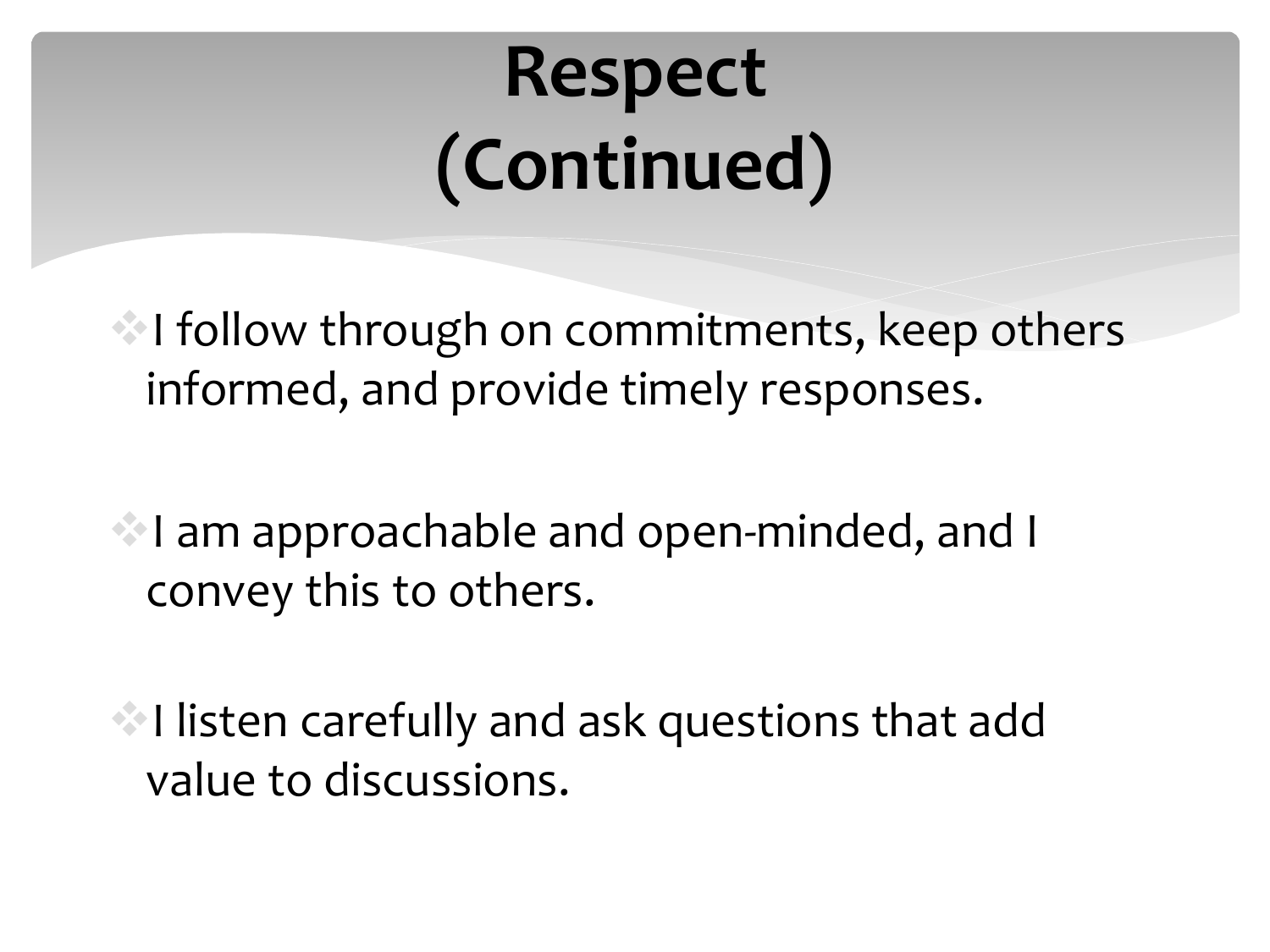# **Respect (Continued)**

I involve all appropriate stakeholders in meetings affecting agency decisions.

I come to meetings and I come to them prepared.

 $\blacksquare$  I work to improve the quality of life in my community.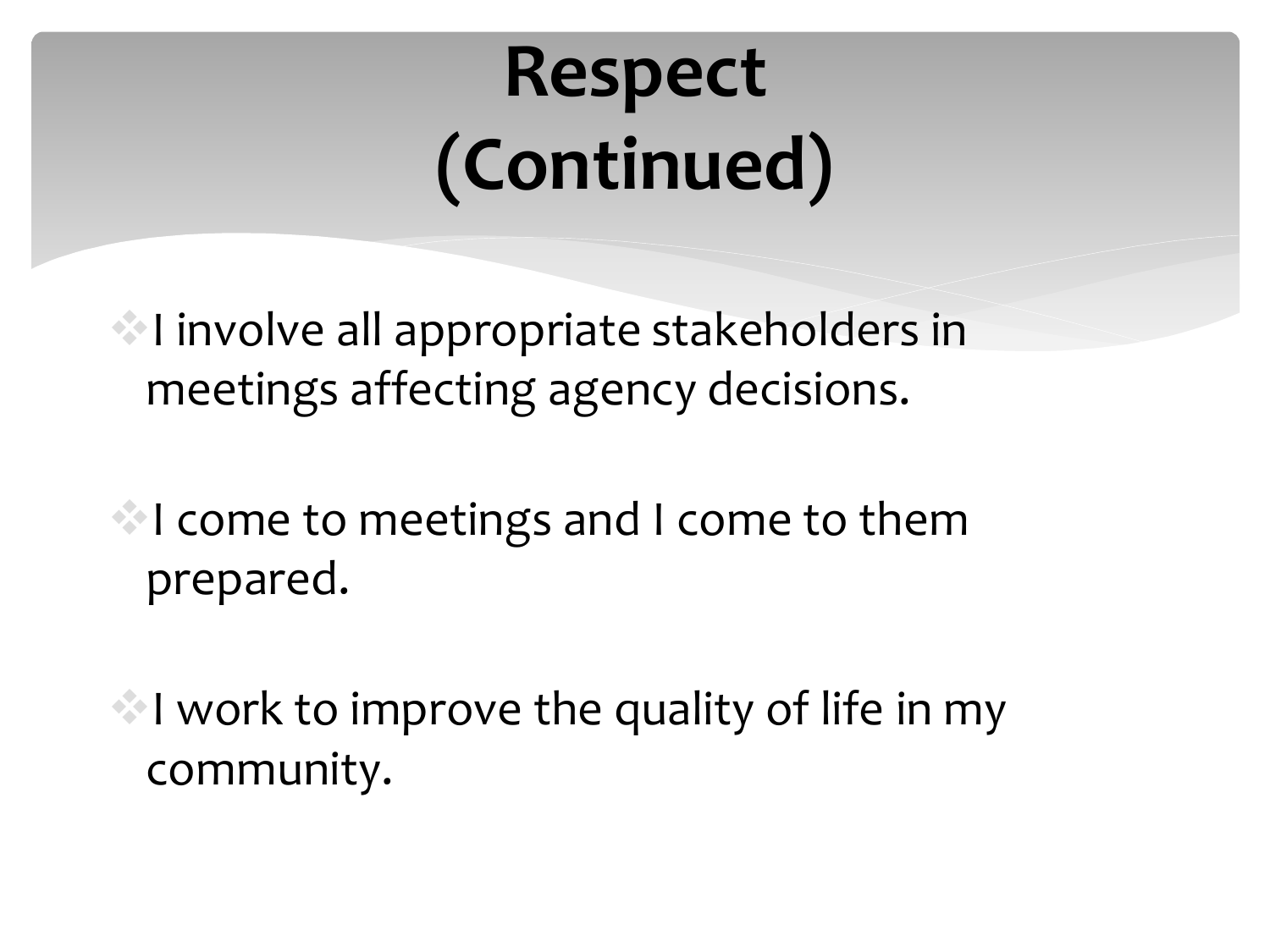#### **Compassion**

I realize that some people are sometimes intimidated by the public process and try to make their interactions as stress-free as possible.

I convey the agency's care for and commitment to its community members.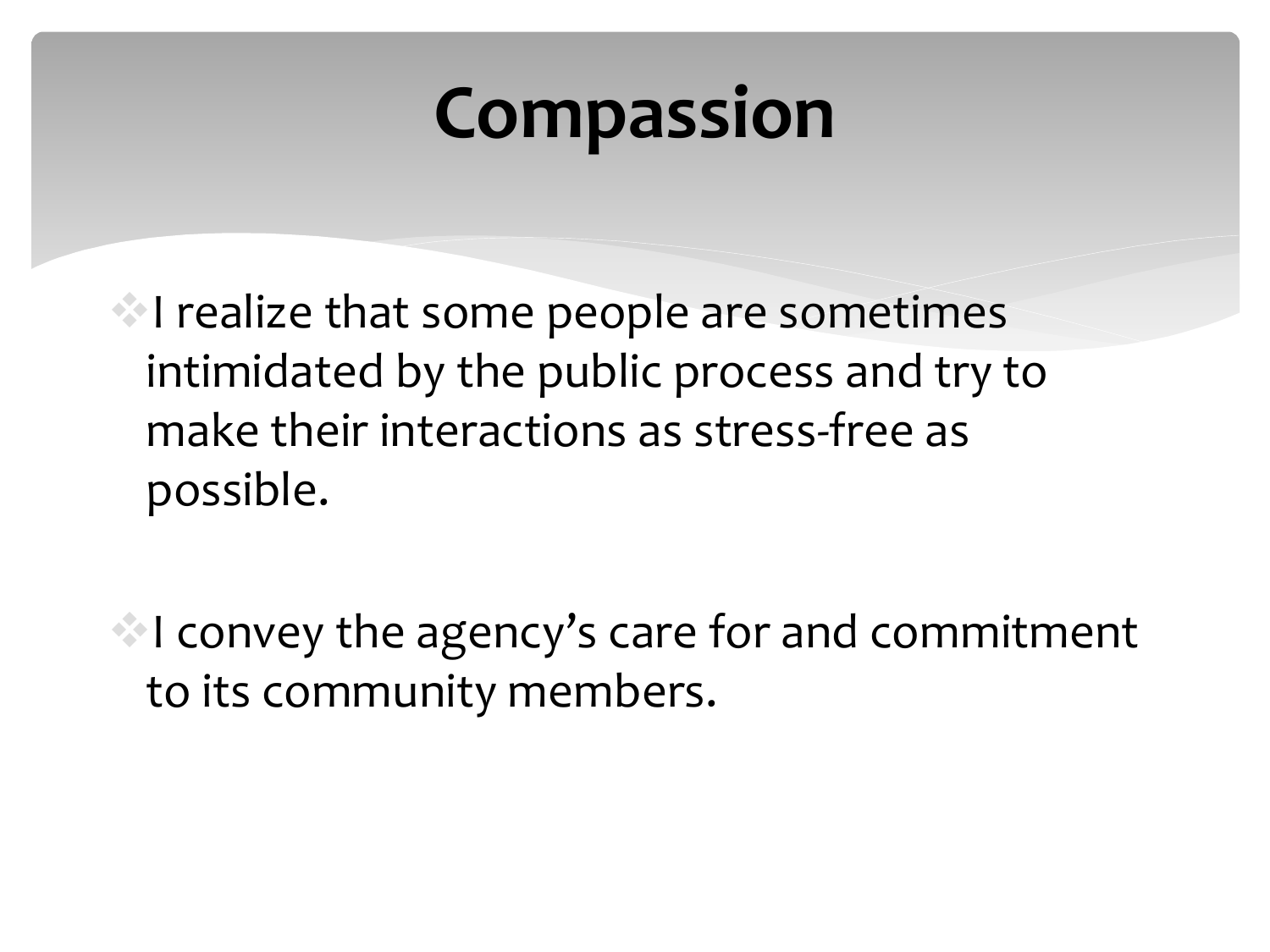# **Compassion (Continued)**

I am attuned to, and care about, the needs and concerns of the public, officials, and staff.

I recognize a responsibility to society's less fortunate.

 $\blacksquare$  I consider appropriate exceptions to policies when there are unintended consequences or undue burdens.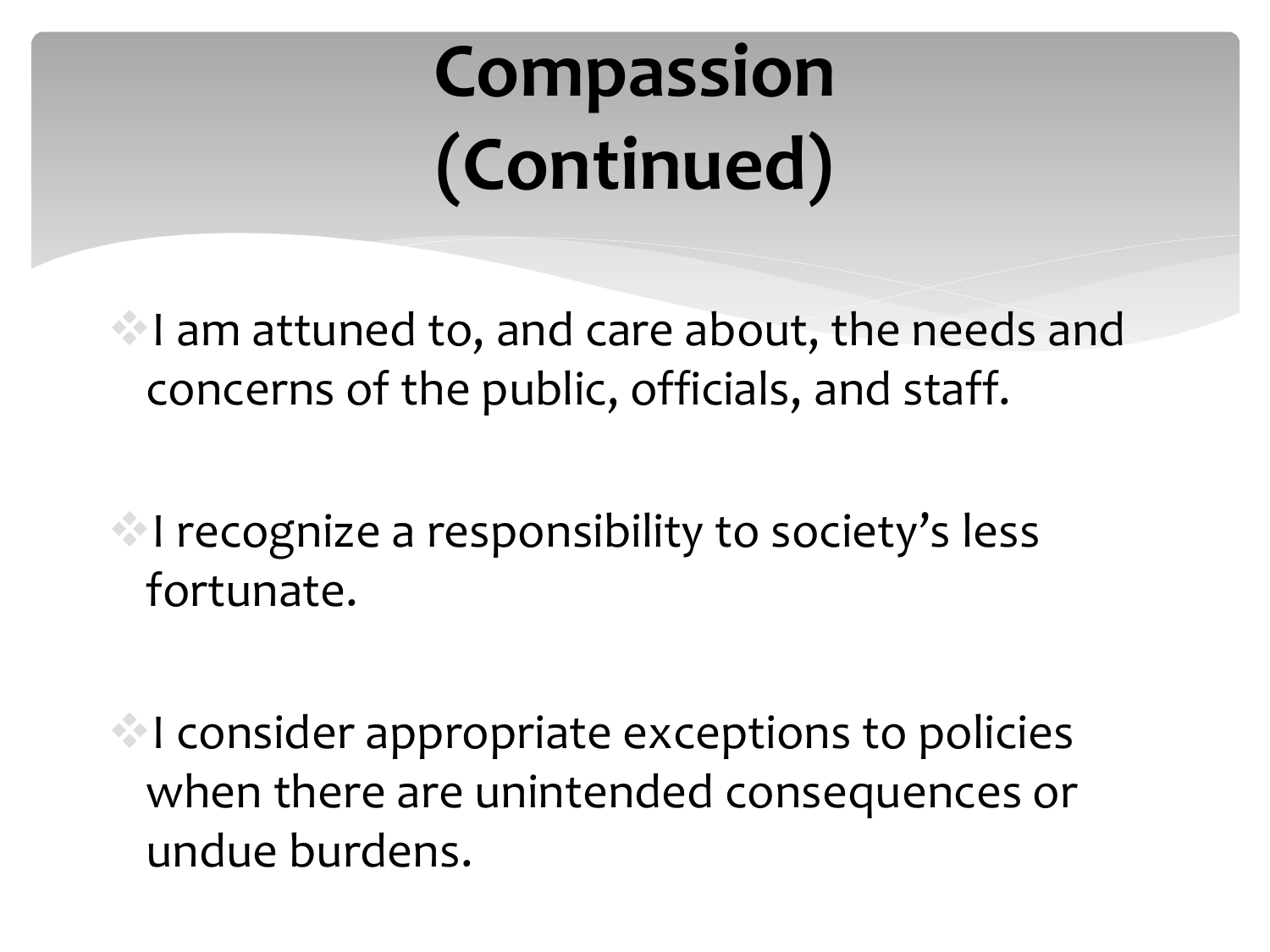## **Loyalty**

I safeguard confidential information.

I avoid employment, contracts and other financial, political and personal interests that can conflict with my public duties.

I prioritize competing issues based on objective benefits and burdens to the public interest, not to myself, my family, friends or business associates.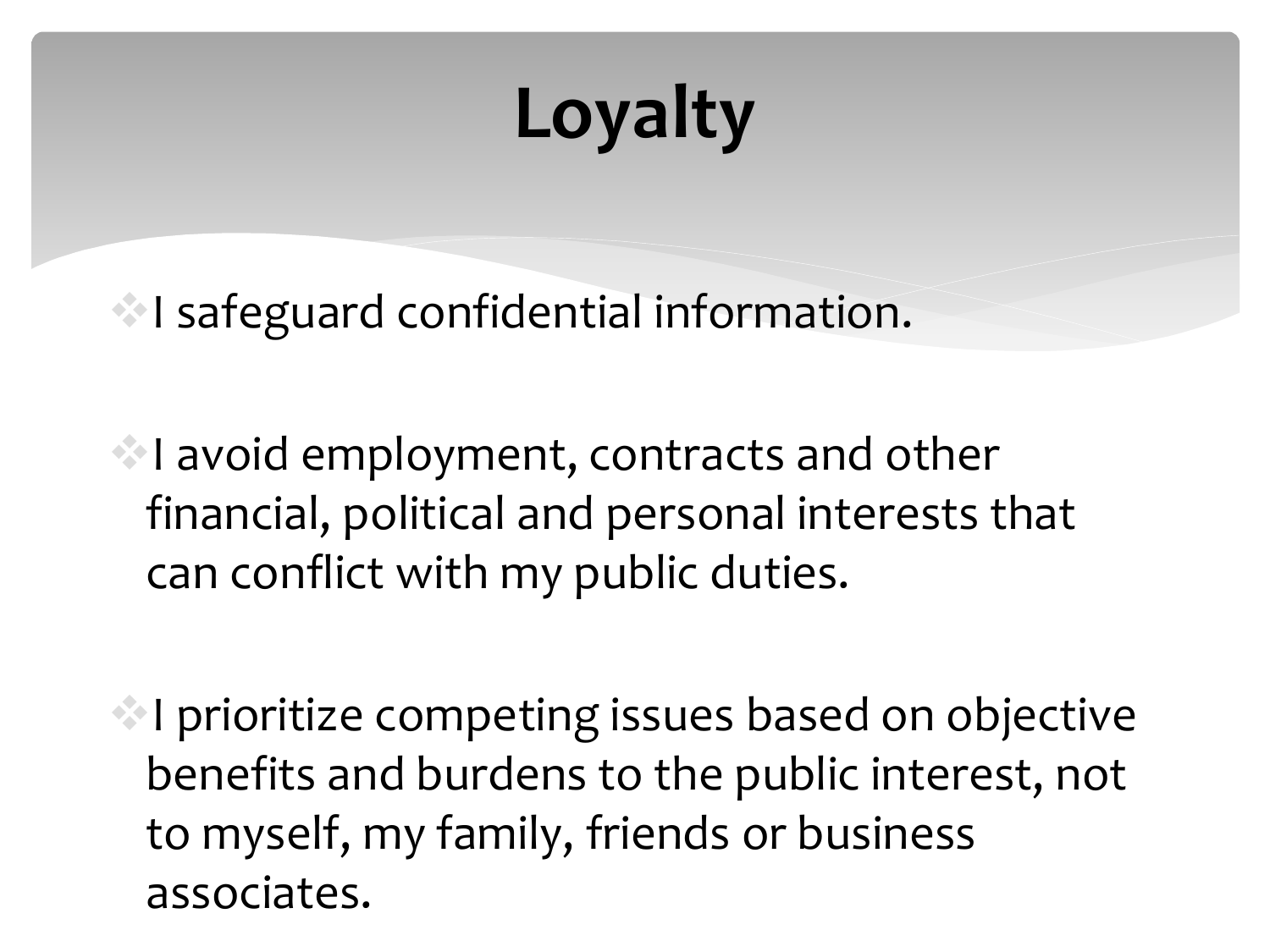# **Loyalty (Continued)**

 $\blacksquare$ I don't oppose final decisions once they have been made by the decision-makers, except through internal lines of communication.

 $\blacksquare$  I put loyalty to the public's interests above personal, professional and political loyalties.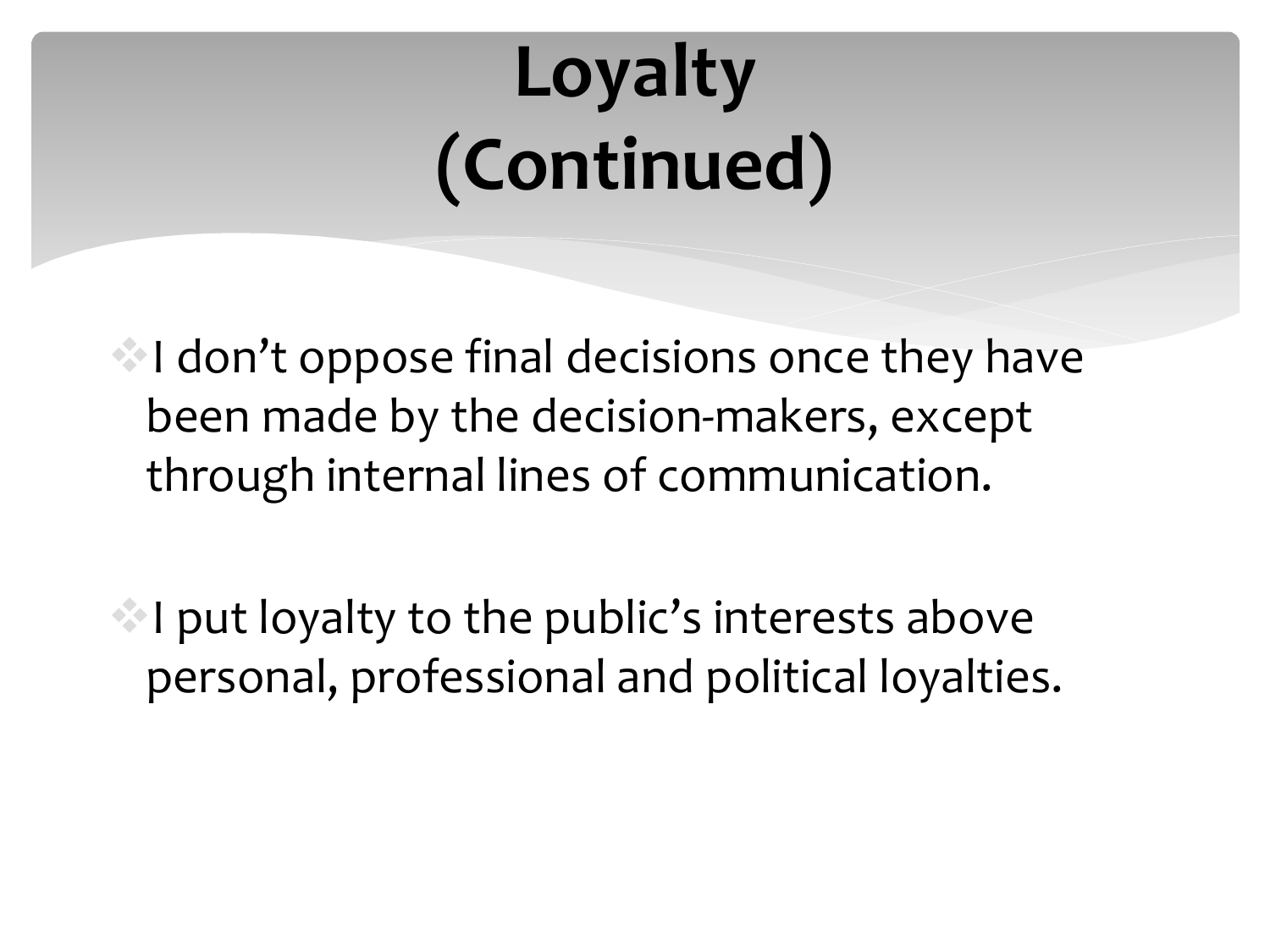# **What is the Purpose of Having an Ethics Policy for Public Officials**

- **The Basics** Limit self-dealing
- Limit undue influence & bias



- **Help preserve the integrity of the government** decision-making process
- Strengthen citizens' confidence in the integrity of public officials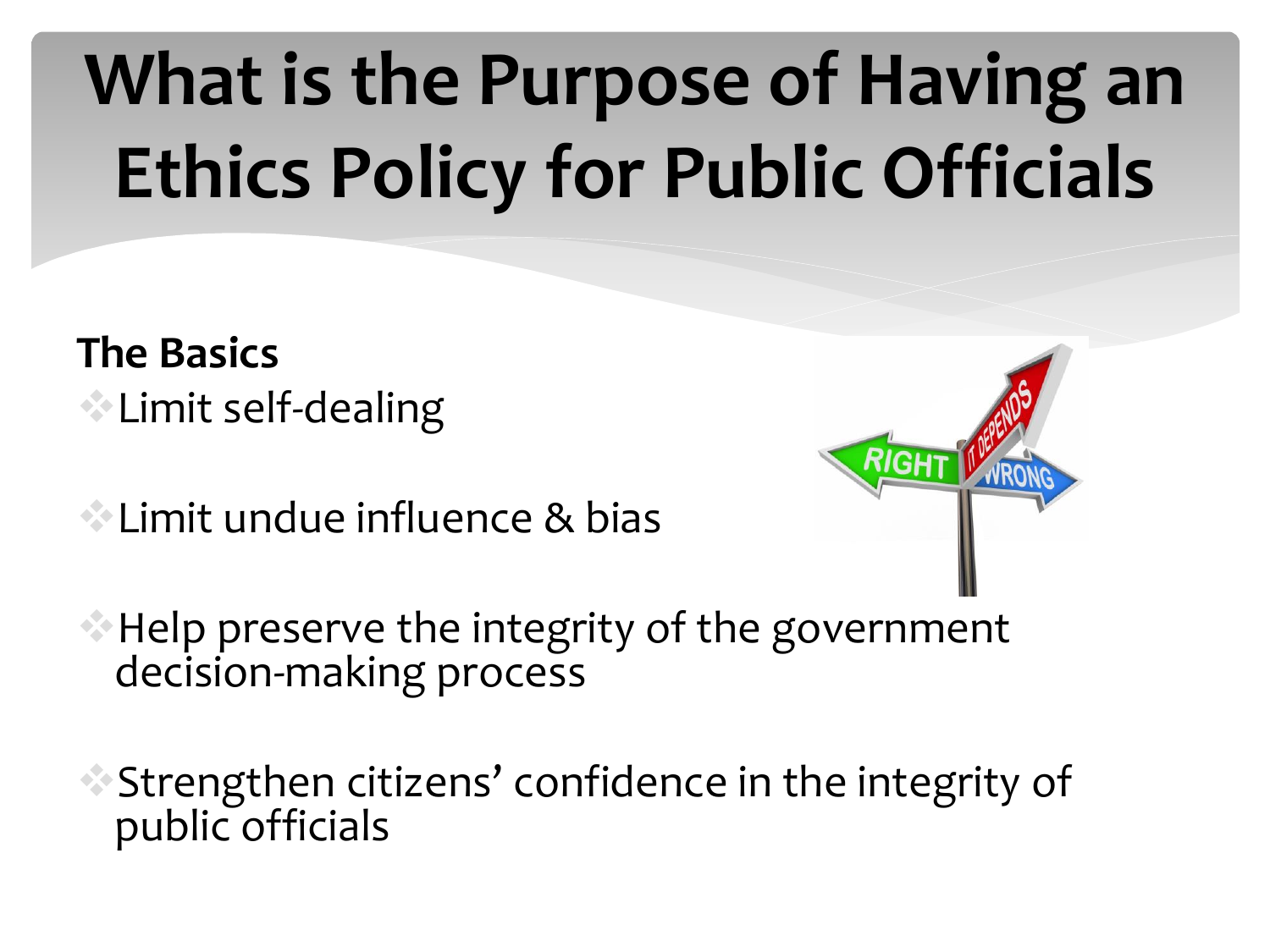#### **Additional Considerations**

 $\bullet$  Displaying Effective Leadership.

Law is the "minimum standard" of ethical conduct.

Government Ethics: **"That force which binds power** 

**to responsibility."**

 $*$  The Dartmouth Ethics Institute

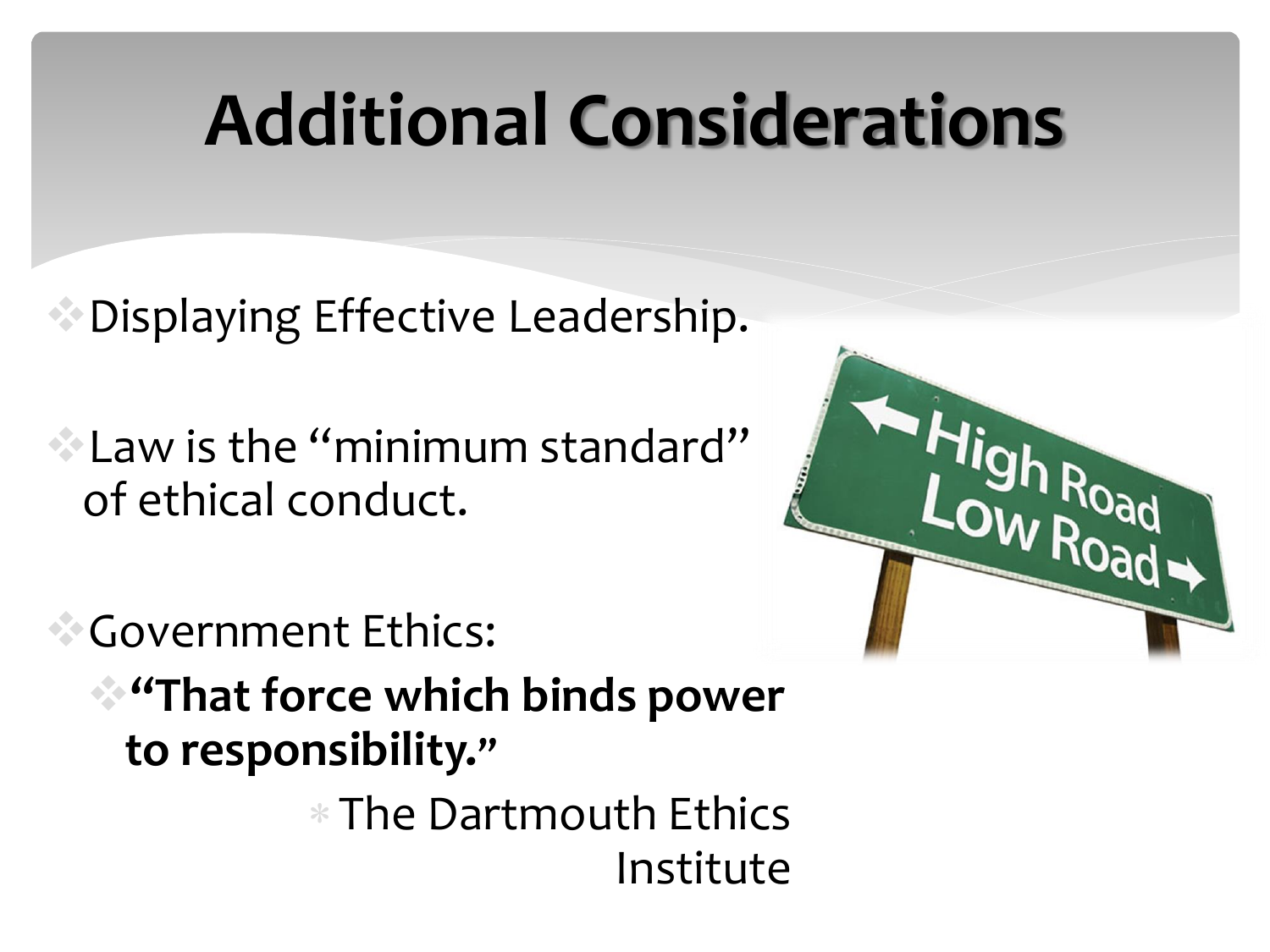## **The Ethical Public Official Should:**

**Properly administer the affairs of the governmentall** unit.

**• Promote decisions which only benefit the public** interest.

Actively promote public confidence in government.

Keep safe all funds, records and other properties of the governmental unit.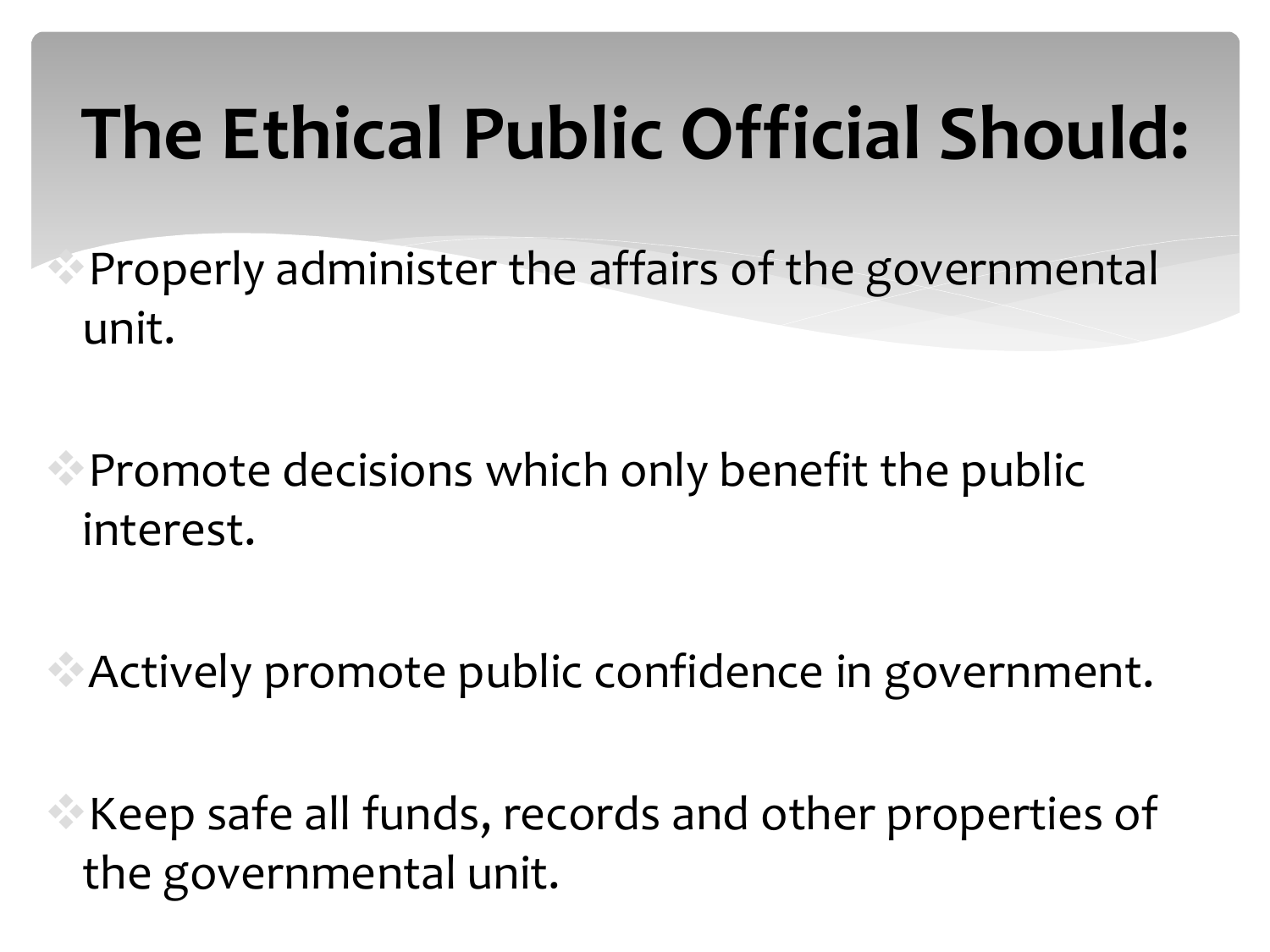#### **The Ethical Public Official Should: (Continued)**

Conduct and perform the duties of the office diligently and promptly dispose of the business of the governmental unit.

Maintain a positive image to pass constant public scrutiny.

Evaluate all decisions so that the best service or product is obtained at a minimal cost without sacrificing quality and fiscal responsibility.

Inject the prestige of the office into everyday dealings with the public employees and associates.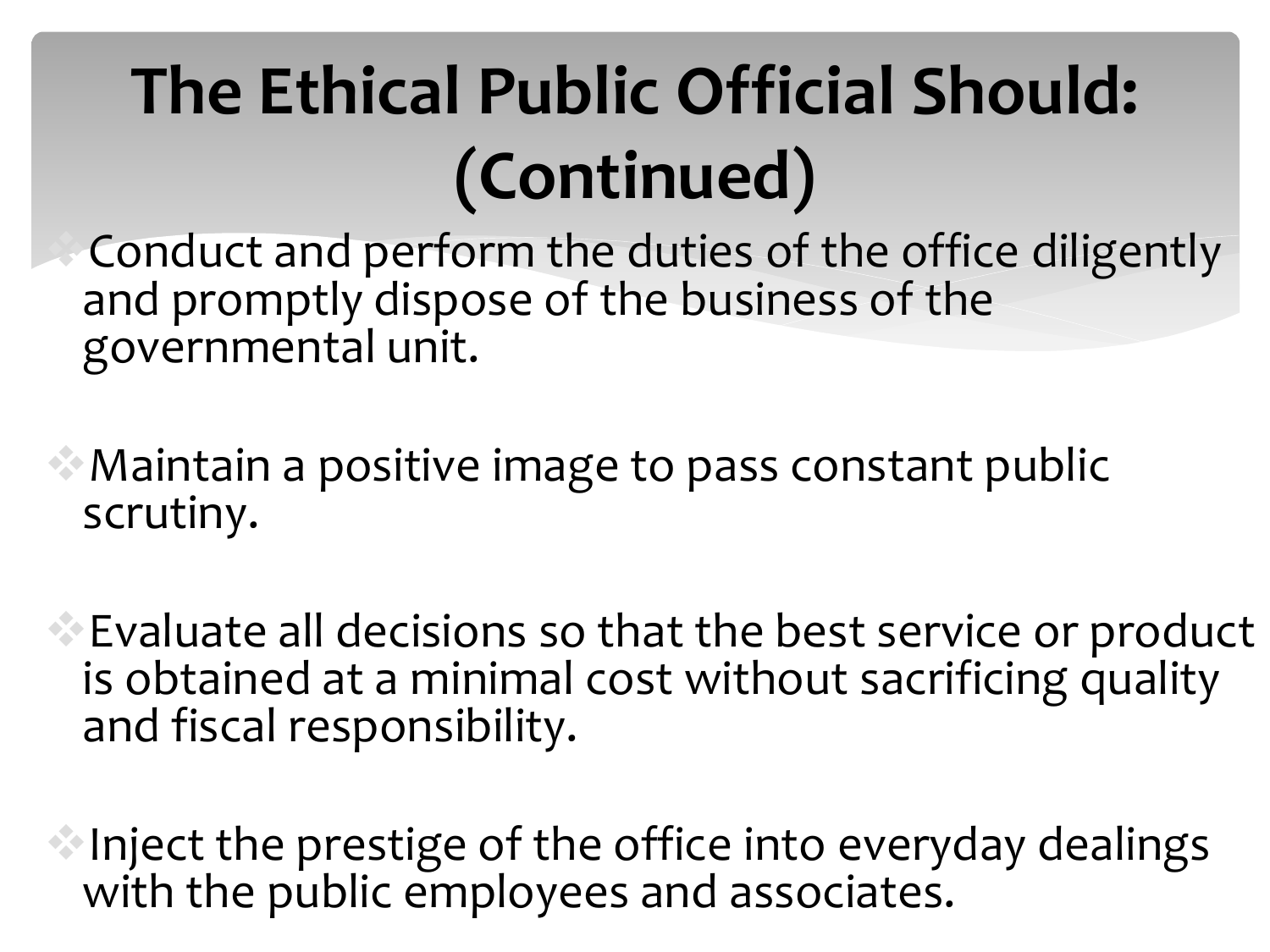#### **The Ethical Public Official Should: (Continued)**

Maintain a respectful attitude toward employees, other public officials, colleagues and associates.

- Effectively and efficiently work with governmental agencies, political subdivisions and other organizations in order to further the interest of those served by the government.
- Faithfully comply with all laws and regulations applicable, and impartially apply them to everyone.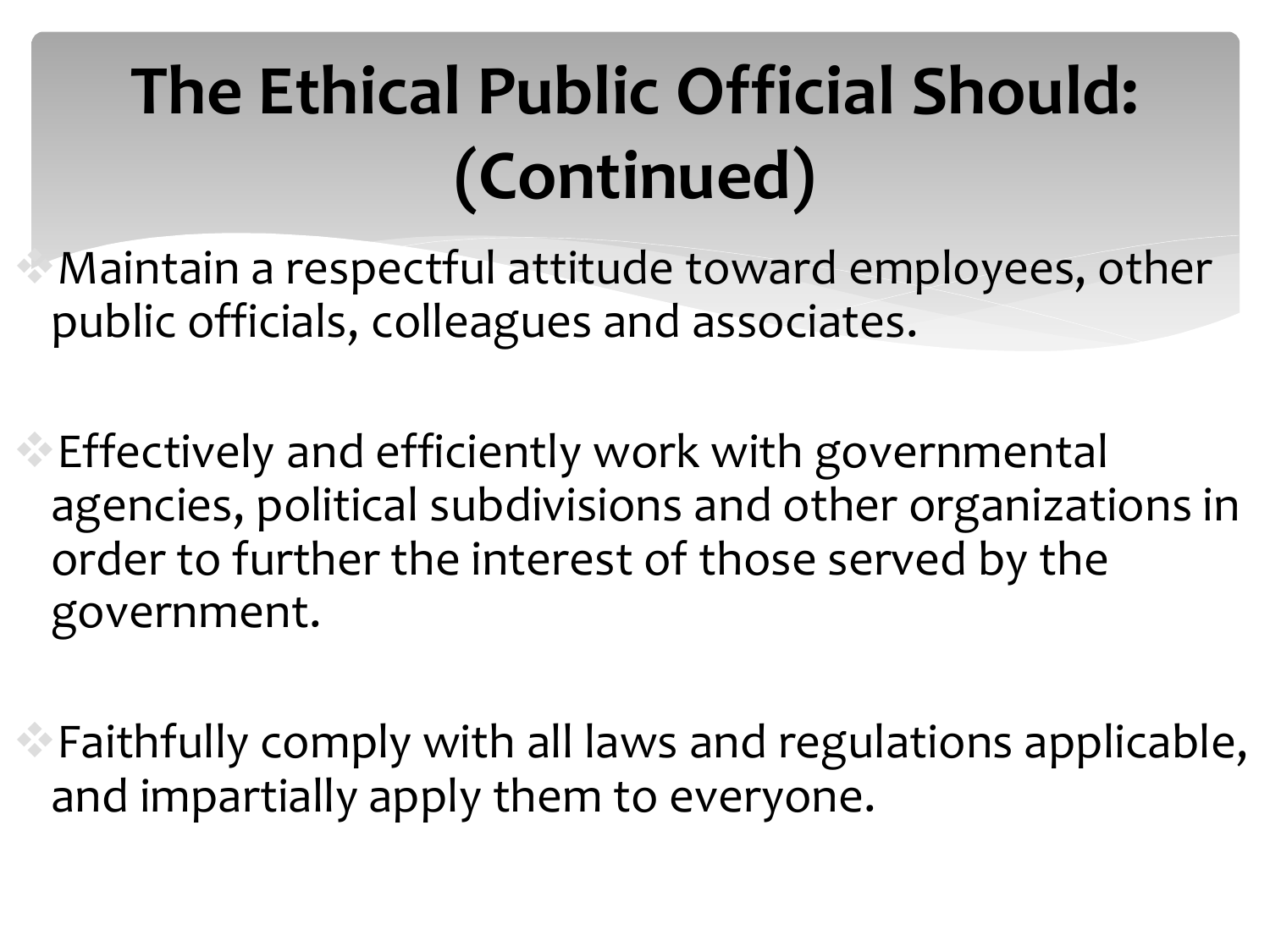#### **The Ethical Public Official Should NOT:**

Engage in outside interests that are incompatible with the impartial and objective performance of his or her official duties.

- Improperly influence or attempt to influence other officials to act in his or her own benefit.
- Intentionally mislead or withhold public information from those we serve.
- Accept anything of value from any source which is offered to influence his or her action as a public official.
- Accept any monetary gift, loan or anything of value from the public for services provided by the government.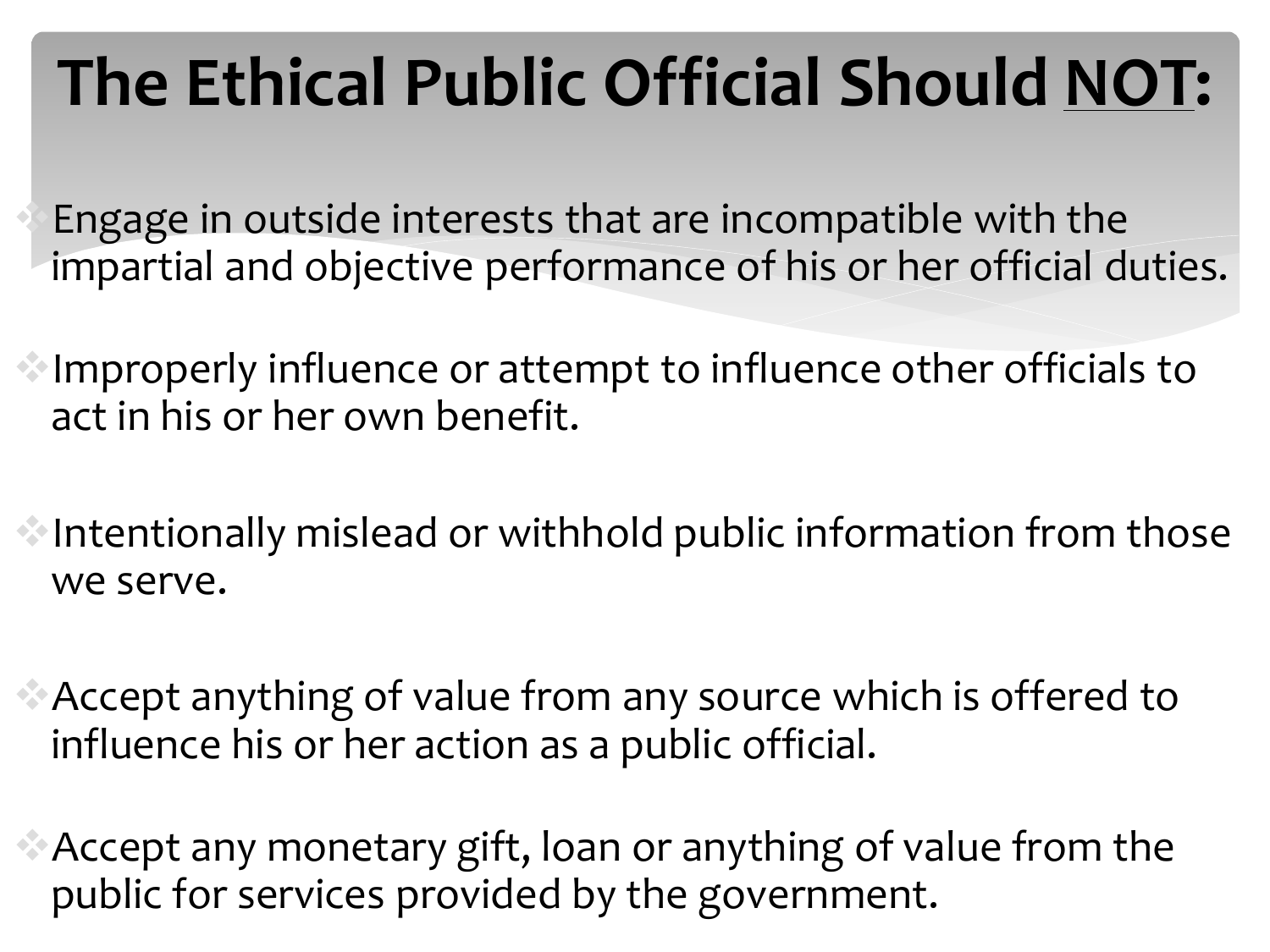### **The Ethical Public Official Should NOT: (Continued)**

Engage in the unauthorized use of public owned resources such as funds, public time, personnel, vehicles, facilities or credit cards.

Improperly dispose of government owned resources or take discarded/surplus property for personal use.

Access and/or disclose individual or confidential information without permission when such information is unnecessary to perform your duties as a public official.

**The ethical public official accepts the responsibility that his or her mission is that of servant and steward to the public.**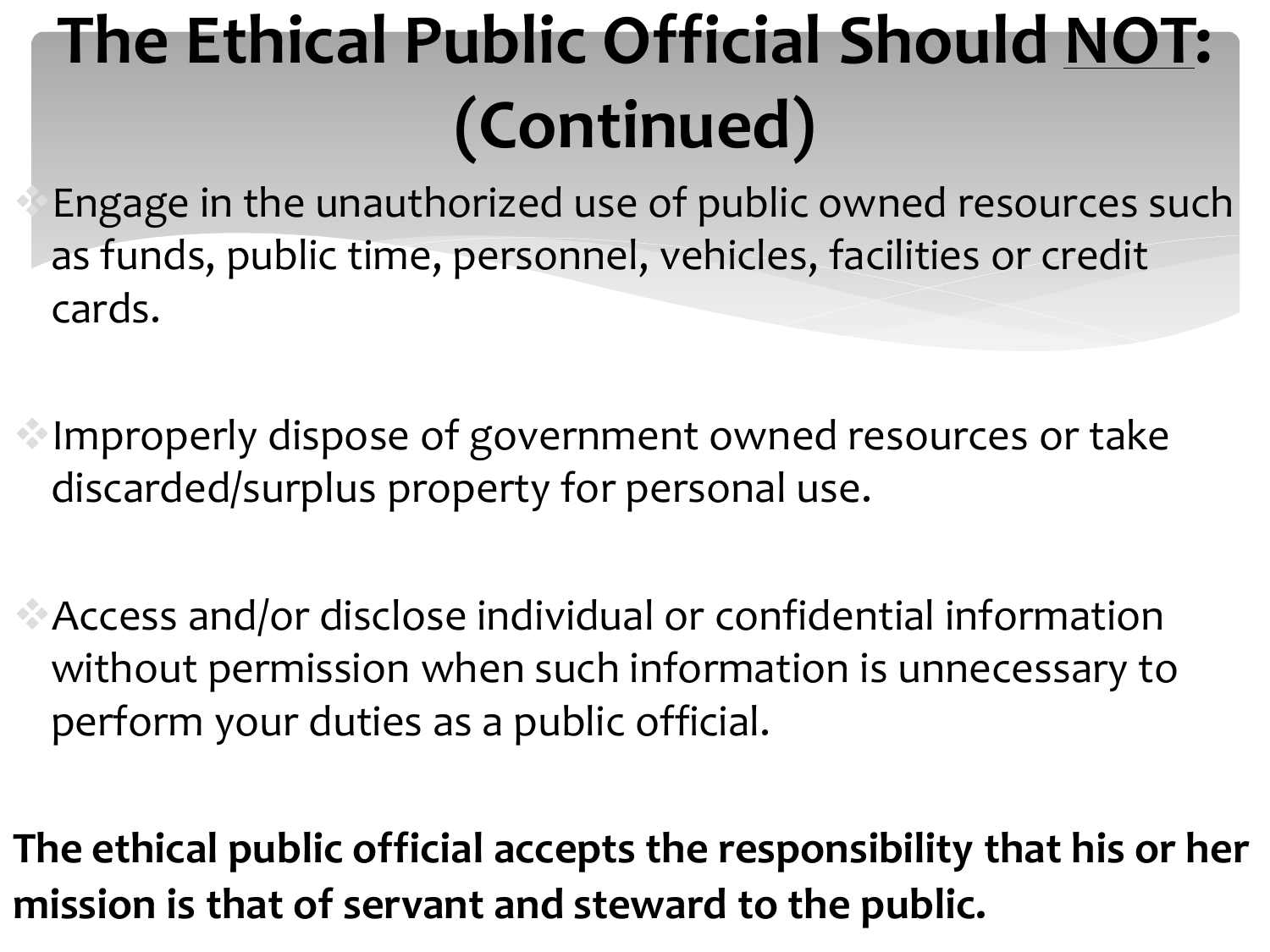# **The Ethics of Speaking One's Mind**

**Question:** *I am an elected official. My colleagues on the governing board of my agency voted to oppose legislation that I personally support (it was a split vote and I voted no). I have communicated my views to our local Congressman. Now I am being accused of violating my ethical duty to support the agency's position. My view is that I have an ethical duty and a First Amendment right to share my views with anyone who wants to hear them, including our Congressman. Who is right on this issue?*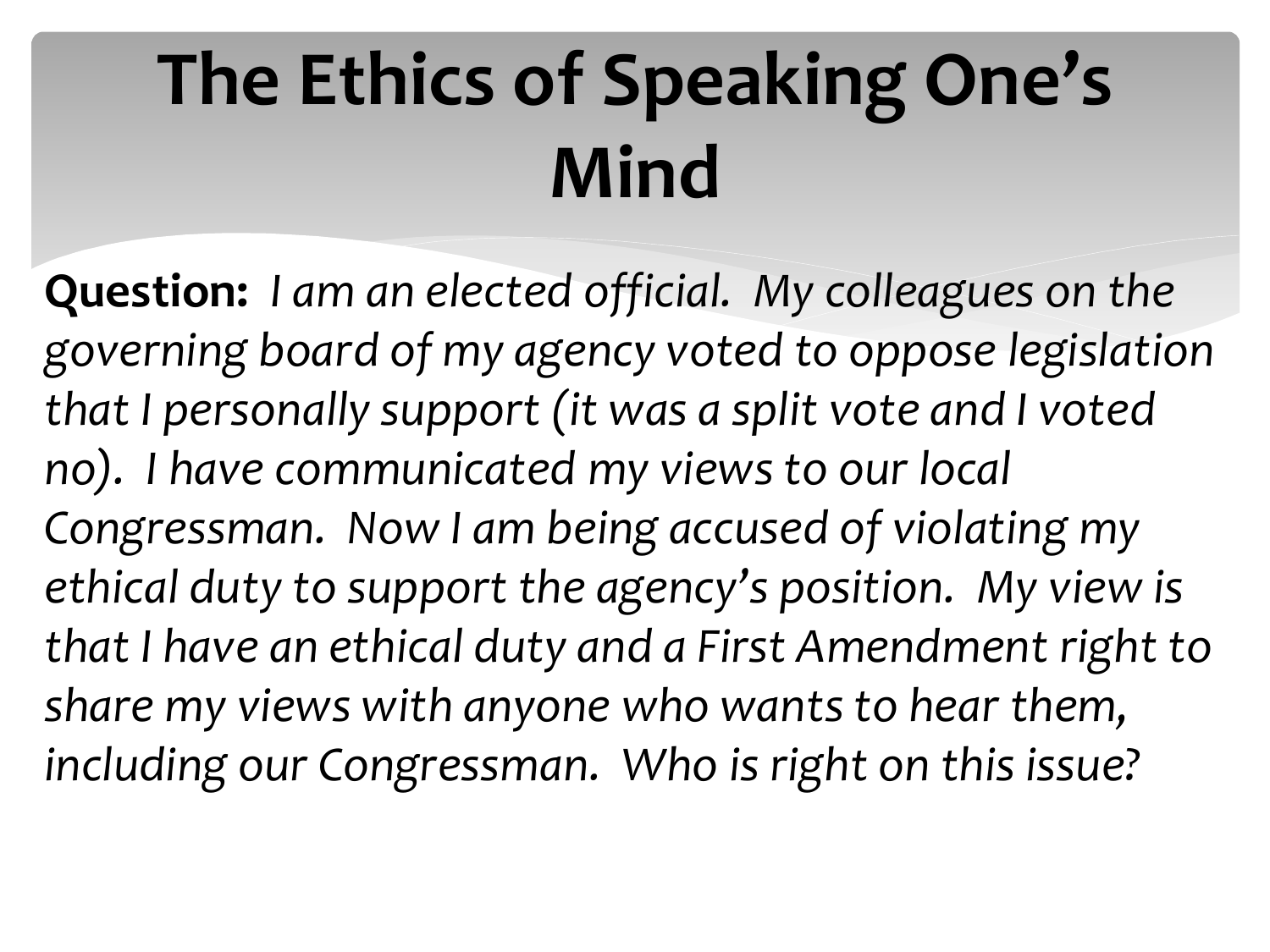# **The Ethics of Speaking One's Mind**

**Answer:** This question poses an interesting conflict between multiple ethical values. One is the *responsibility* to advocate one's sense of what best serves the public's interests in a situation --- whether or not others share that viewpoint. The other values are *respect* for a decisionmaking process and *loyalty* to the organization as a whole. These values might suggest that an official accept the will of the majority and the result of the collective decision-making process.

A good question to ask when faced with conflicting or "right versus right" ethical dilemmas is, "What course of action best promotes the public's interests and its confidence in the decision-making process?"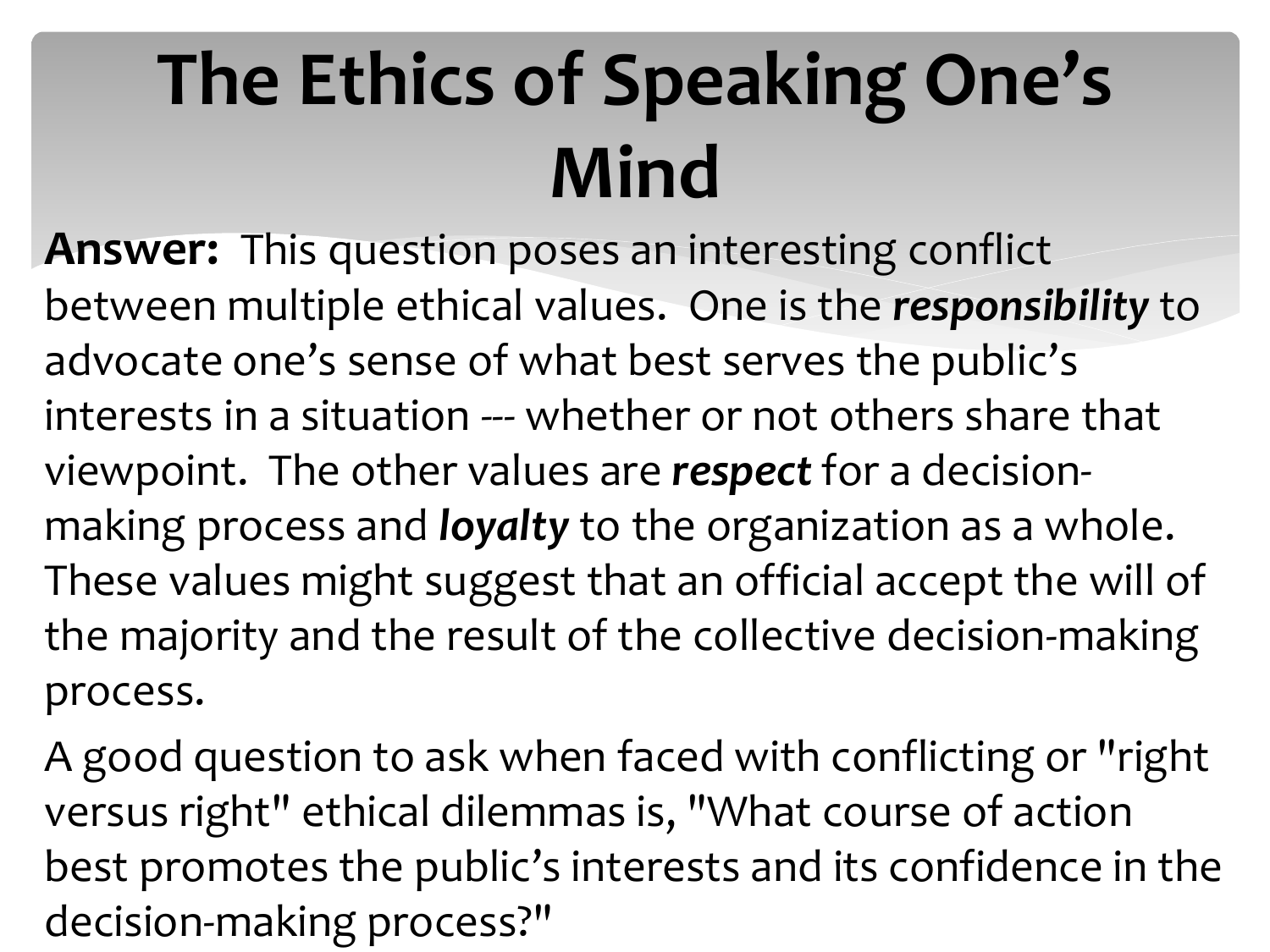# **The Importance of Starting With the Public's Interests**

- $\bullet$  To start on solid ethical ground, your reason for disagreeing with the majority needs to be firmly rooted in your sense of what best serves the public's interests in your community.
- As a public agency decision-maker, you have a duty and responsibility to put the public's interests ahead of all others -- including your own --- in your decision-making.
- It would be inappropriate to vote your views based on your business's interests. Furthermore, if you have a personal financial interest in the decision, you may be disqualified from participating in the decision.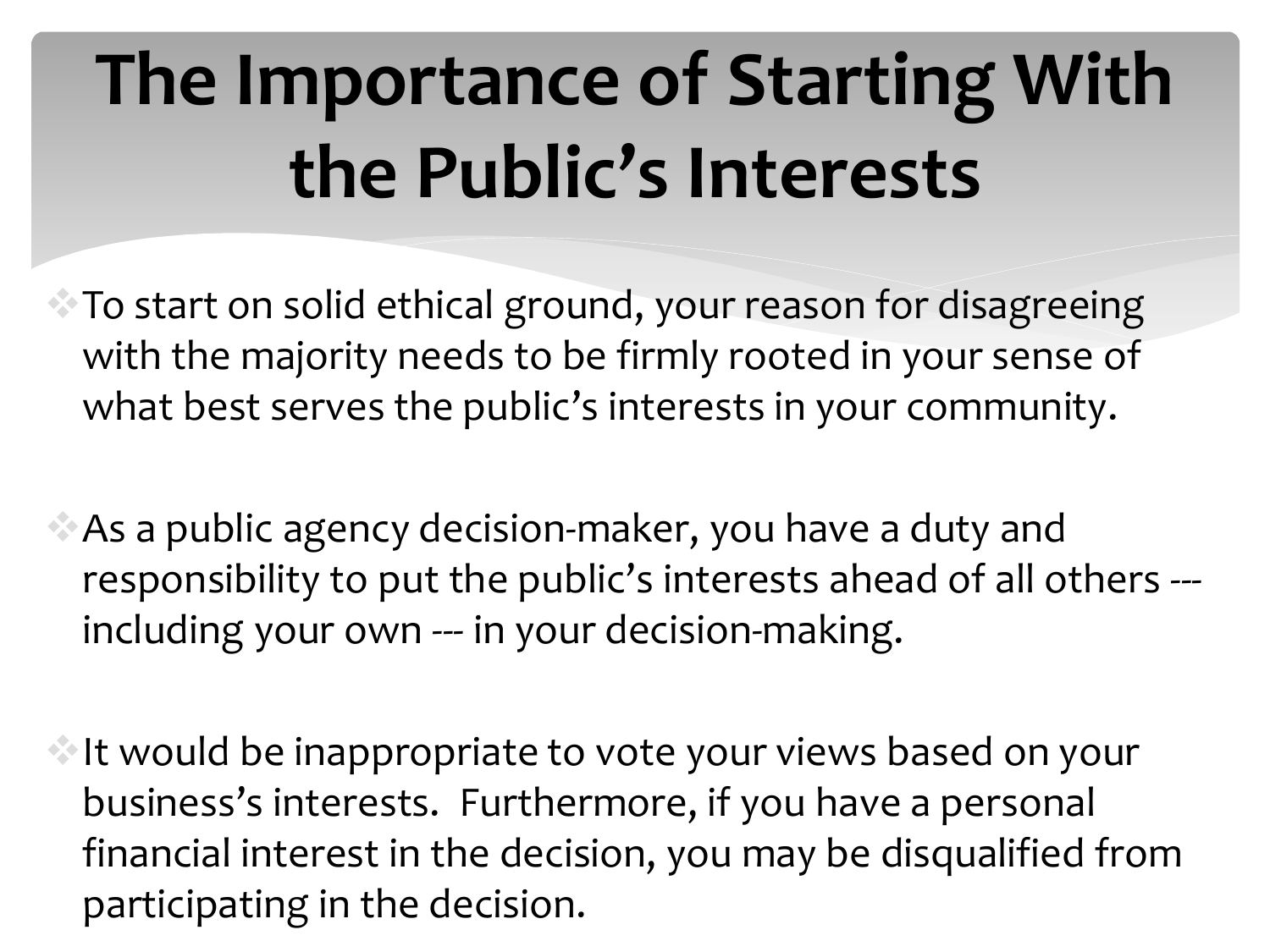# **The Importance of Starting With the Public's Interests (Continued)**

When one works in the public sector, and particularly as one moves up the levels of the organizational hierarchy in the public sector, one becomes less and less a 'public citizen' and more and more a 'public servant.' This is part of the responsibilities and burdens one accepts as a public official.

Being a public servant may constrain your activities in many ways, including the open expression of your personal views. Having the right to engage in an activity doesn't mean exercising that right is necessarily the best course of action.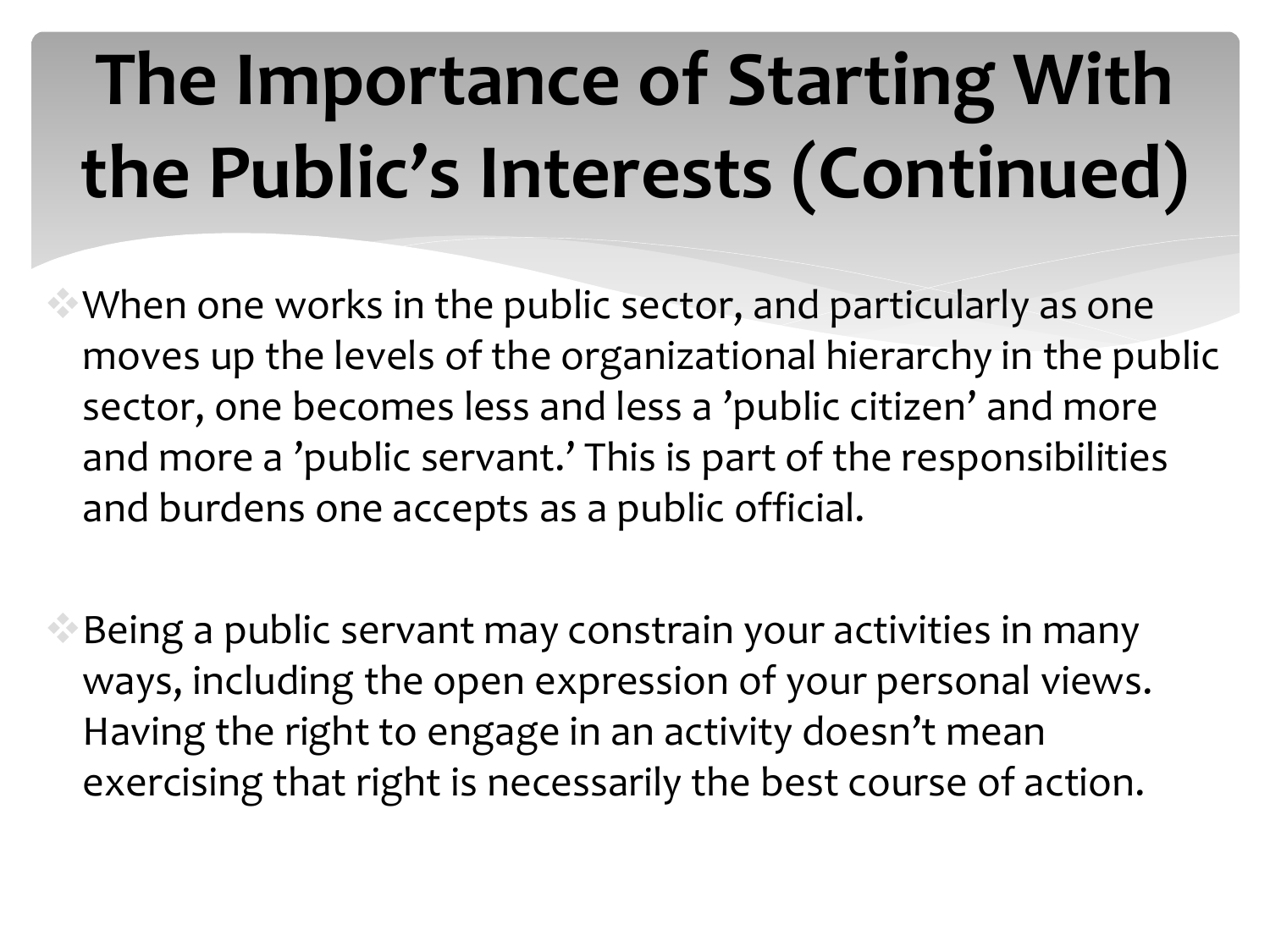# **The Importance of Starting With the Public's Interests (Continued)**

It is good practice for members, to the greatest degree possible, to support the position of their legislative body after the vote is taken. This demonstrates respect for the deliberations and decision-making of the body and communicates a clear message of the position of the body.

However, continuing to espouse another opinion is not in and of itself unethical. You could even make the point that advocating a contrary position on a matter that the body has voted on (especially a matter of consequence that a member has a fundamental objection to) could in fact be the ethical thing to do.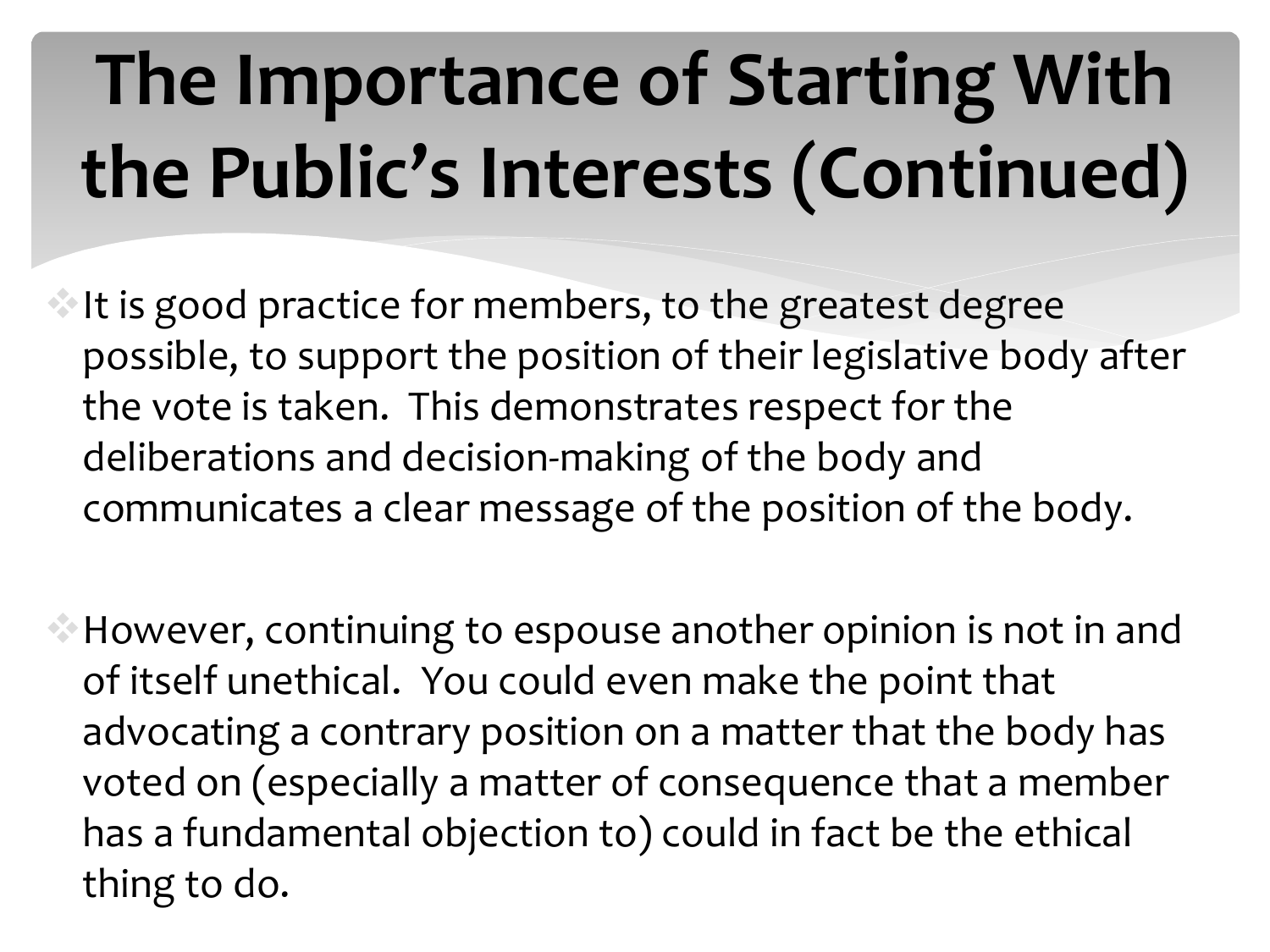# **Communicating Clearly When Speaking on Behalf of Others**

An elected official has a responsibility first to share the body's officially adopted position, even when his/her views are out of step with his/her colleagues' views.

A personal perspective that differs from the agency's adopted position should be shared without using your official title. This makes a clear distinction between the body's position and your differing position.

The public official must make it absolutely clear in any written or oral communication that his/her her position on the issue is contrary to the majority position of the agency he/she represents. This gets to the ethical value of trustworthiness -- being very forthright about the full set of facts related to an issue and leaving nothing to inference.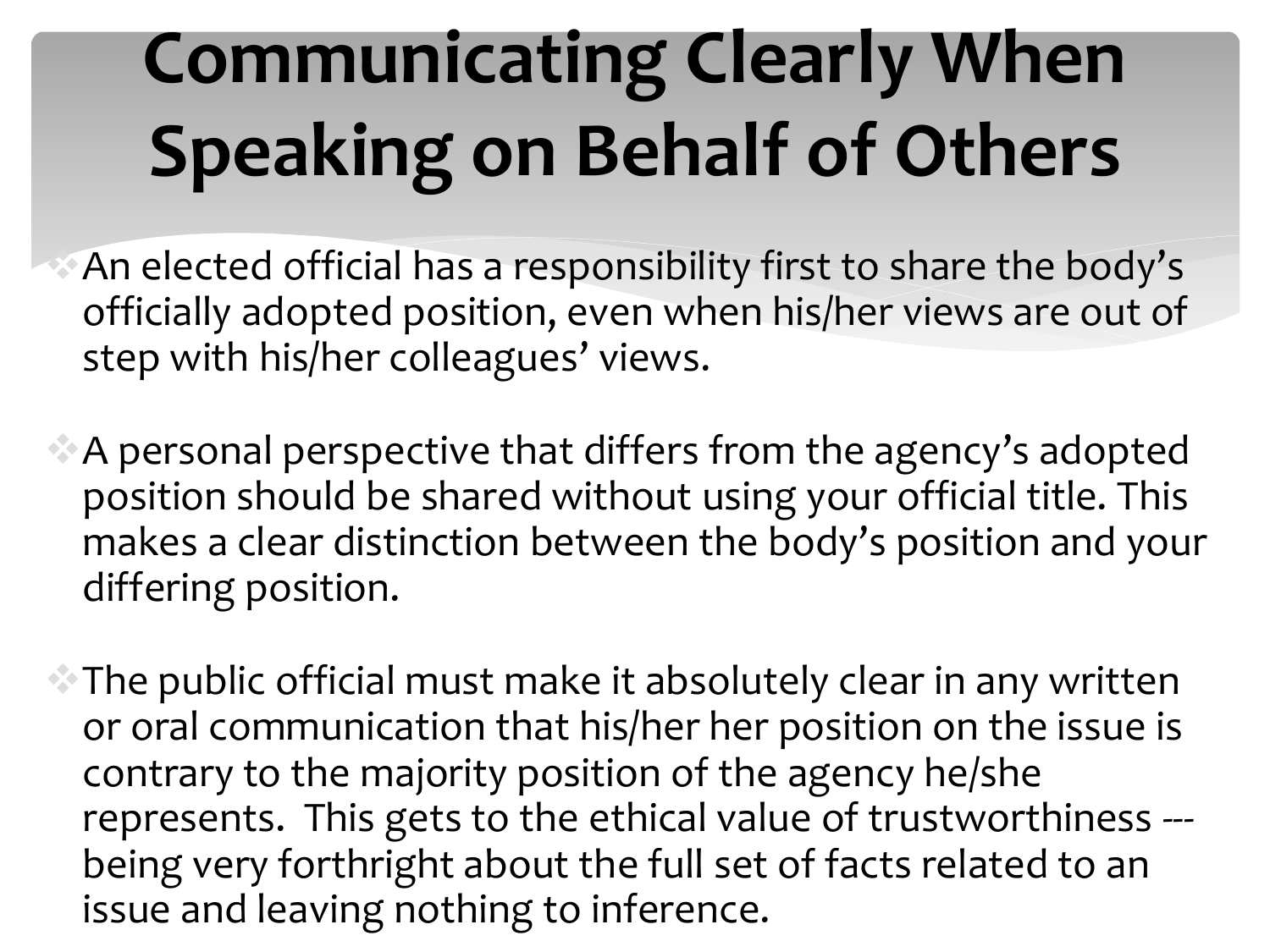# **Keep the Tone of the Debate Respectful, Civil and Honest**

It is one thing to respectfully differ with a majority opinion, expressing an opposing viewpoint objectively stating why --- but quite another to continue making a public issue of it by badmouthing one's colleagues.

Creating a climate of distrust and contention is not consistent with your ethical obligations as a public official, especially if you undermine the public's trust and confidence in the decisionmaking process simply because your perspective did not prevail.

It is never ethical to misrepresent, distort or "spin" the position or the motivations of the majority for taking the position in question --- such an approach is inconsistent with the ethical value of trustworthiness.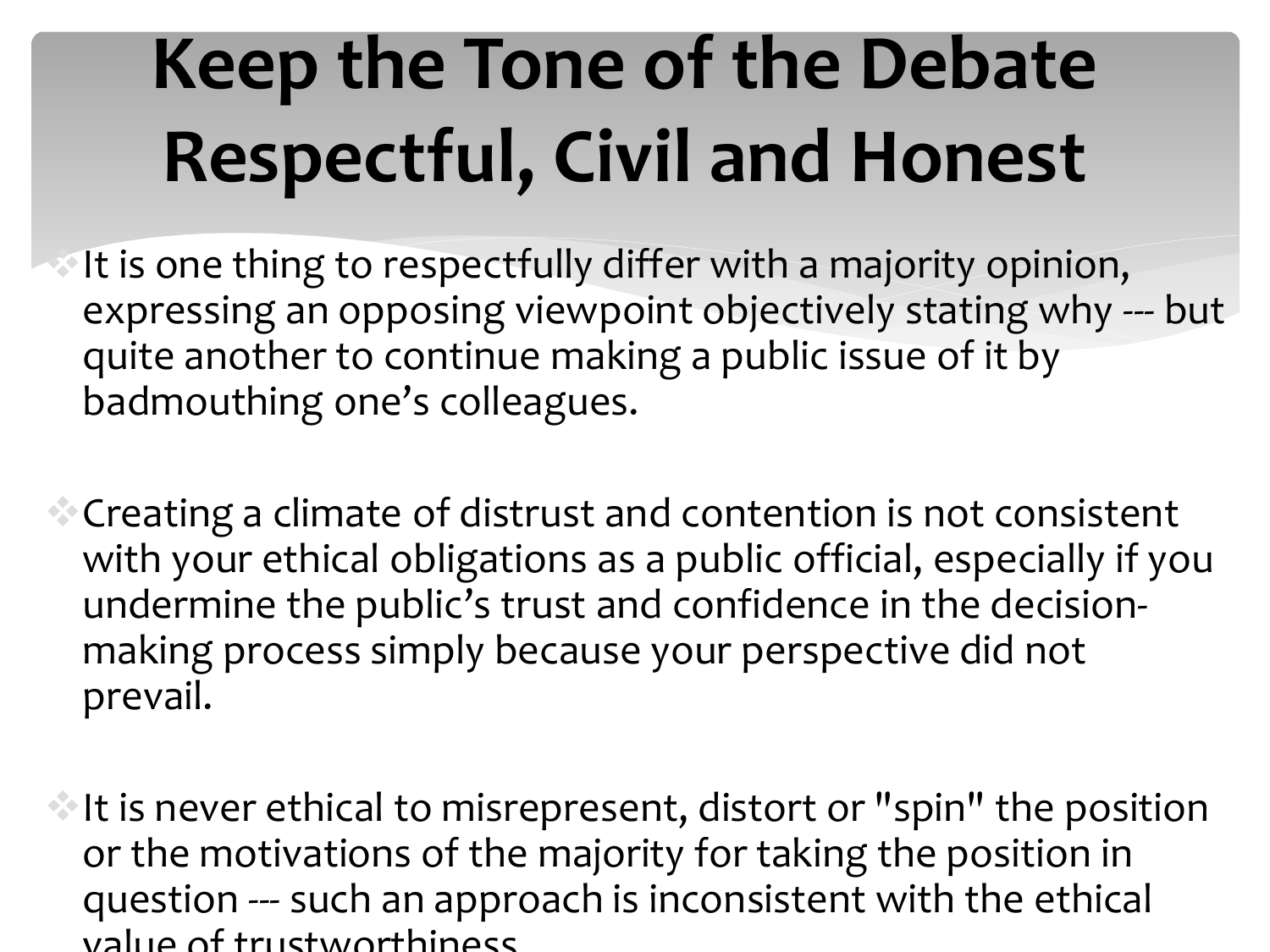#### **The Relationship Issue**

 $\bullet$  There are accounts of decision-makers, who started on the short end of a vote, winning over members of the majority because of the integrity and civility with which they conducted themselves.

Thinking in terms of finding common ground is a solid and ethical leadership strategy for both those in the majority and the minority, because it gives voice to more segments of the community.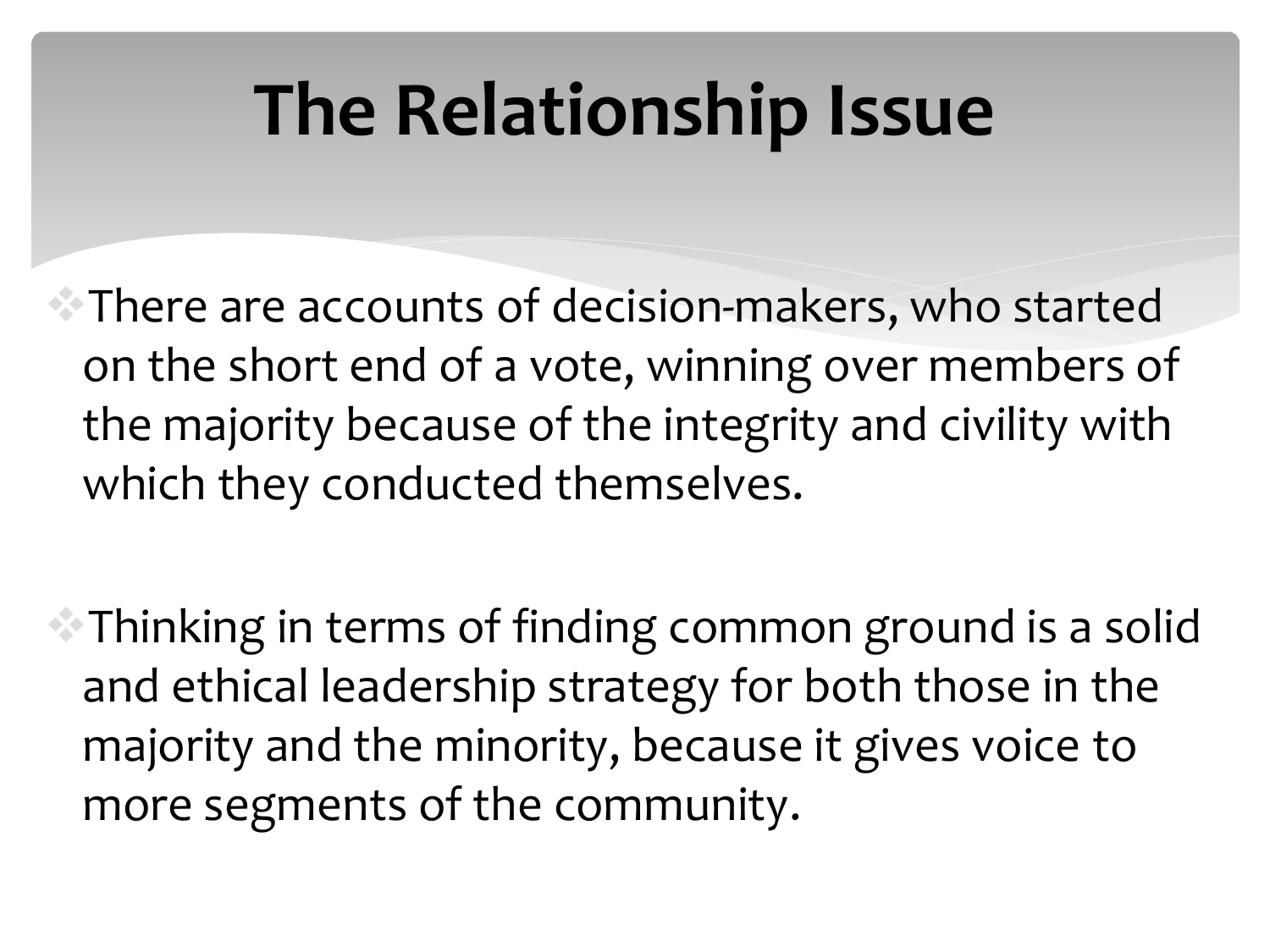# **Exercise**

- You are a County Board Supervisor. A contract is before the Board to build a new storage shed at the highway/public works department garage and the lowest responsible bidder is *your* daughter.
	- May you participate in discussions or vote on the proposal?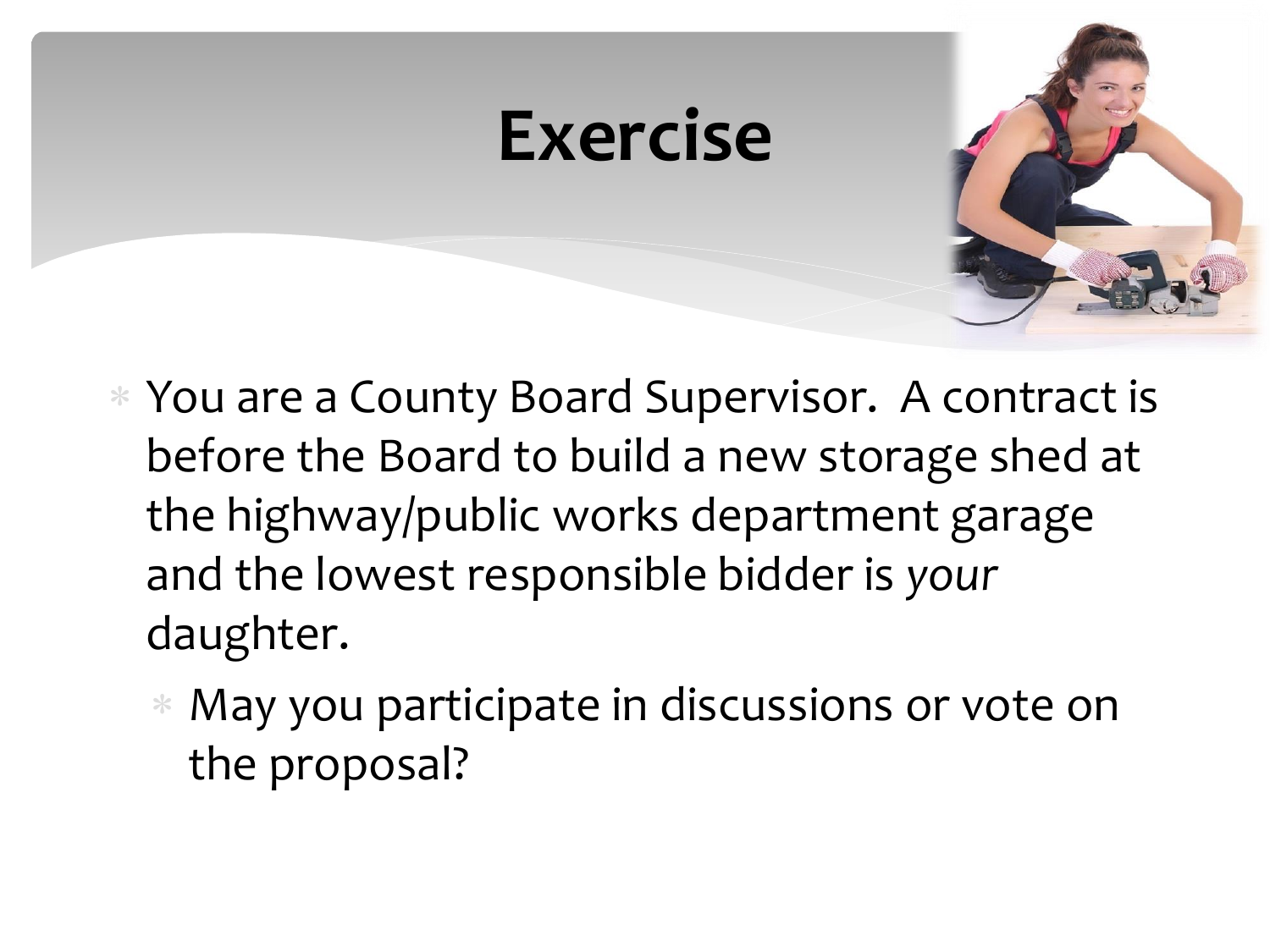- A. Yes, I can vote because a parent must help their children.
- B. No, I don't think it looks right to vote for your own daughter.
- C. Yes, now my daughter has a business, I no longer support my daughter.
- D. No, because I can't legally vote to benefit my daughter.
- E. Pass; I don't know if I support my daughter; I need more information.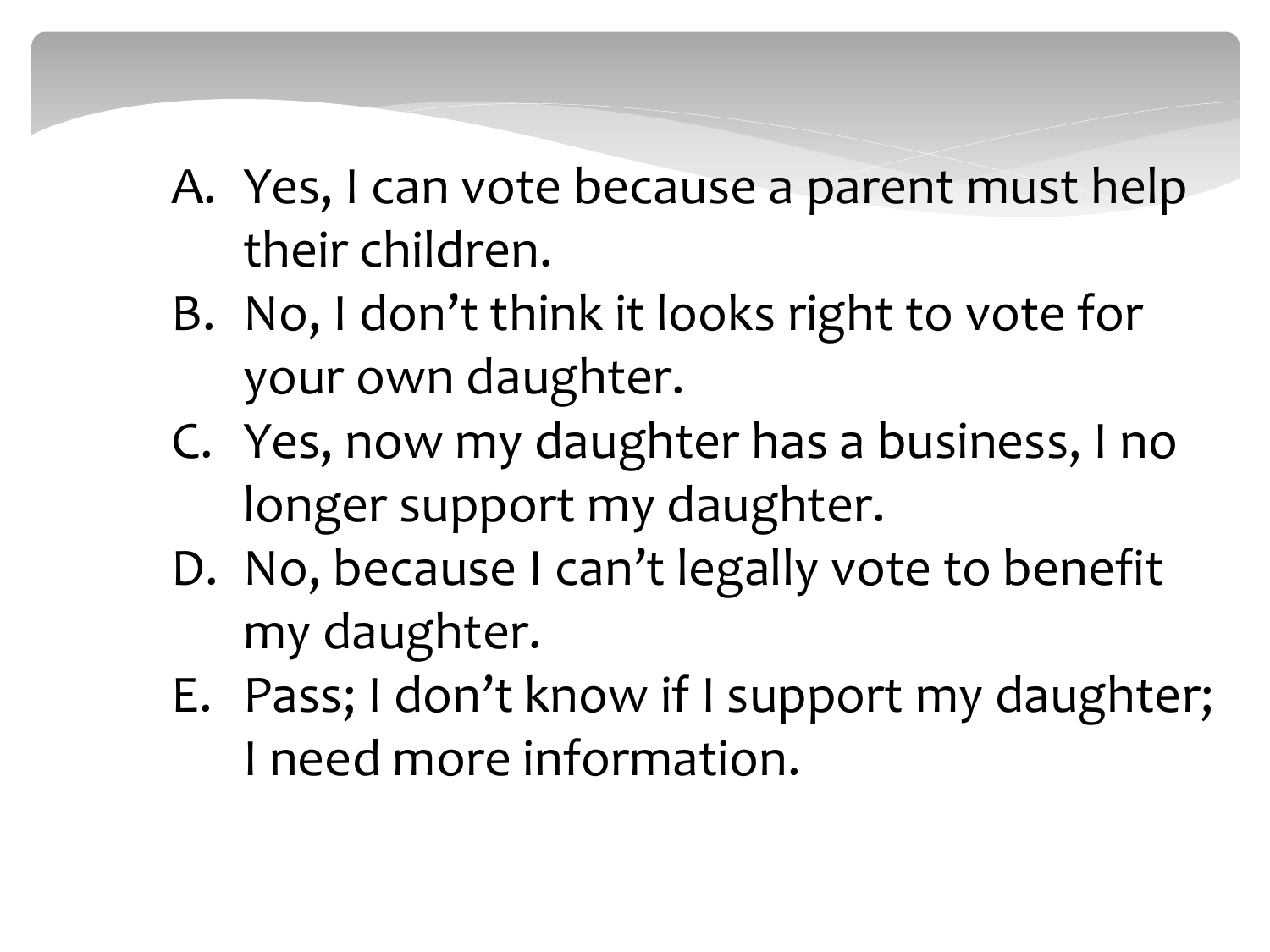# **Exercise Gouda Springs Sewer Project**

Village of Gouda Springs is expanding its sanitary sewers to add 150 new residences to the 100 already served and special assess the owners.

You are an elected member of the Village Board.

Your home will be one of the new residences served.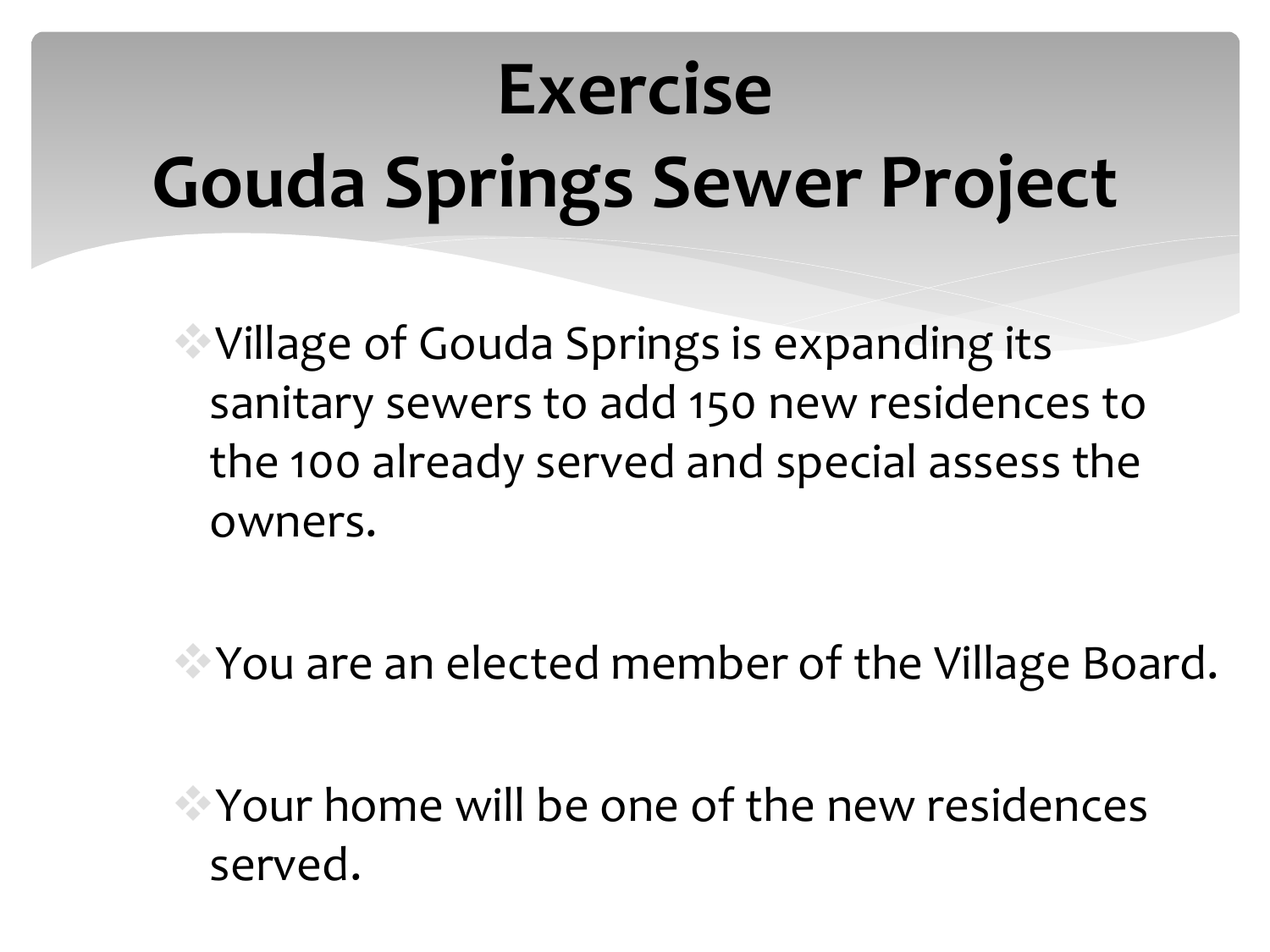#### **Do you participate in determining how cost for the project will be met?**

- A. Yes, because it is my duty to participate.
- B. No, because I will get a private benefit from sewer service.
- C. Yes, because it is not a private benefit; I am 1 of 150 benefited.
- D. Yes, but only if I am against it.
- E. Yes, because sewer is about health, not money.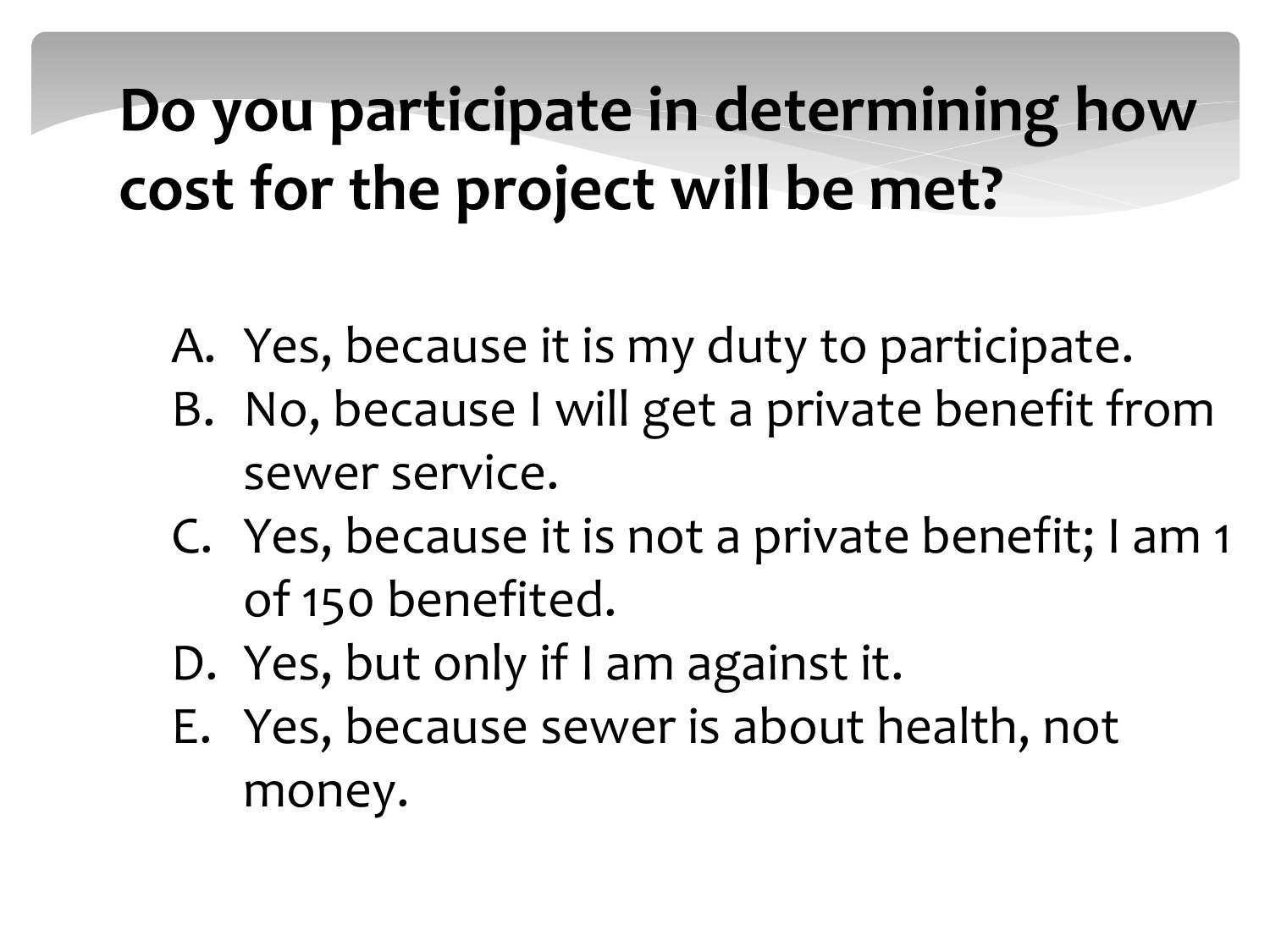#### **Exercise**

Bob, a local builder, takes you to lunch to "get acquainted with the new "Supervisor". He tries to pay for your lunch.

Should you accept?

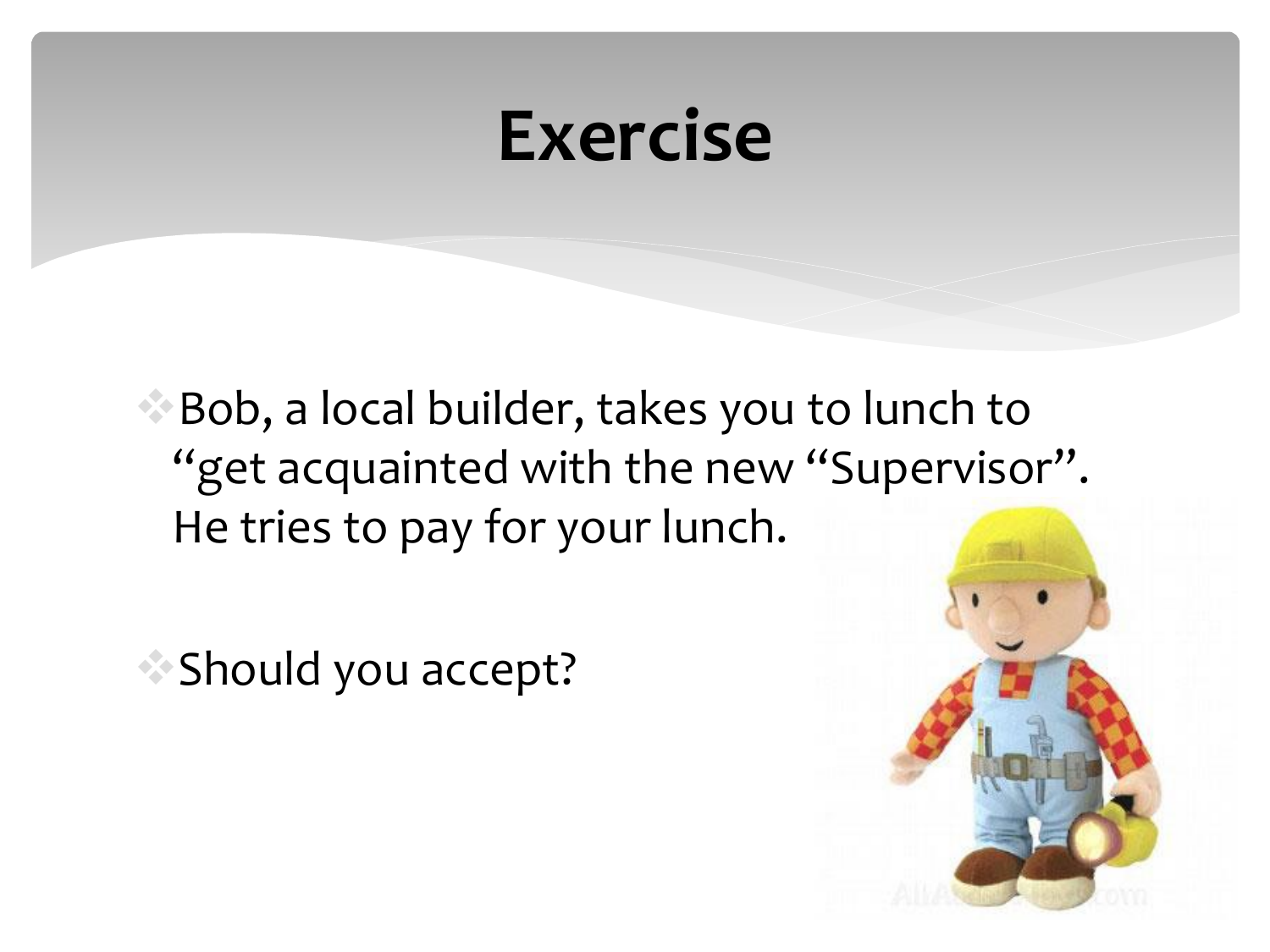#### **Exercise – Lunch with Bob**

- A. Yes, if it is McDonalds, but no if anything better.
- B. Yes, because Bob's invitation says nothing about influencing me.
- C. A & B.
- D. No, because it is something of value and he asked because of my position.
- E. Yes, but get a Happy Meal to give the toy to a needy child.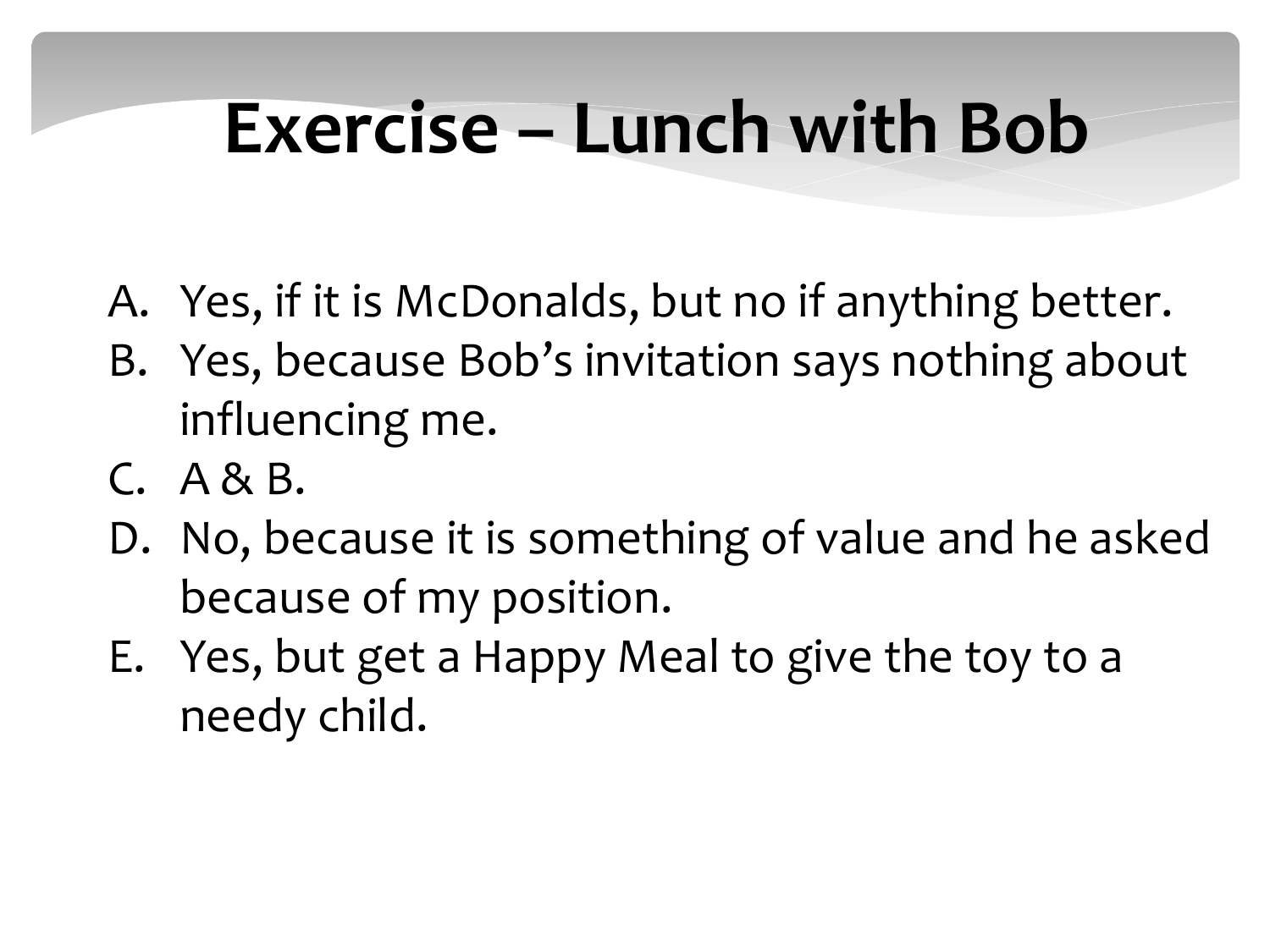#### **Exercise**

#### Can you accept a free "Bob the Builder" Pen?

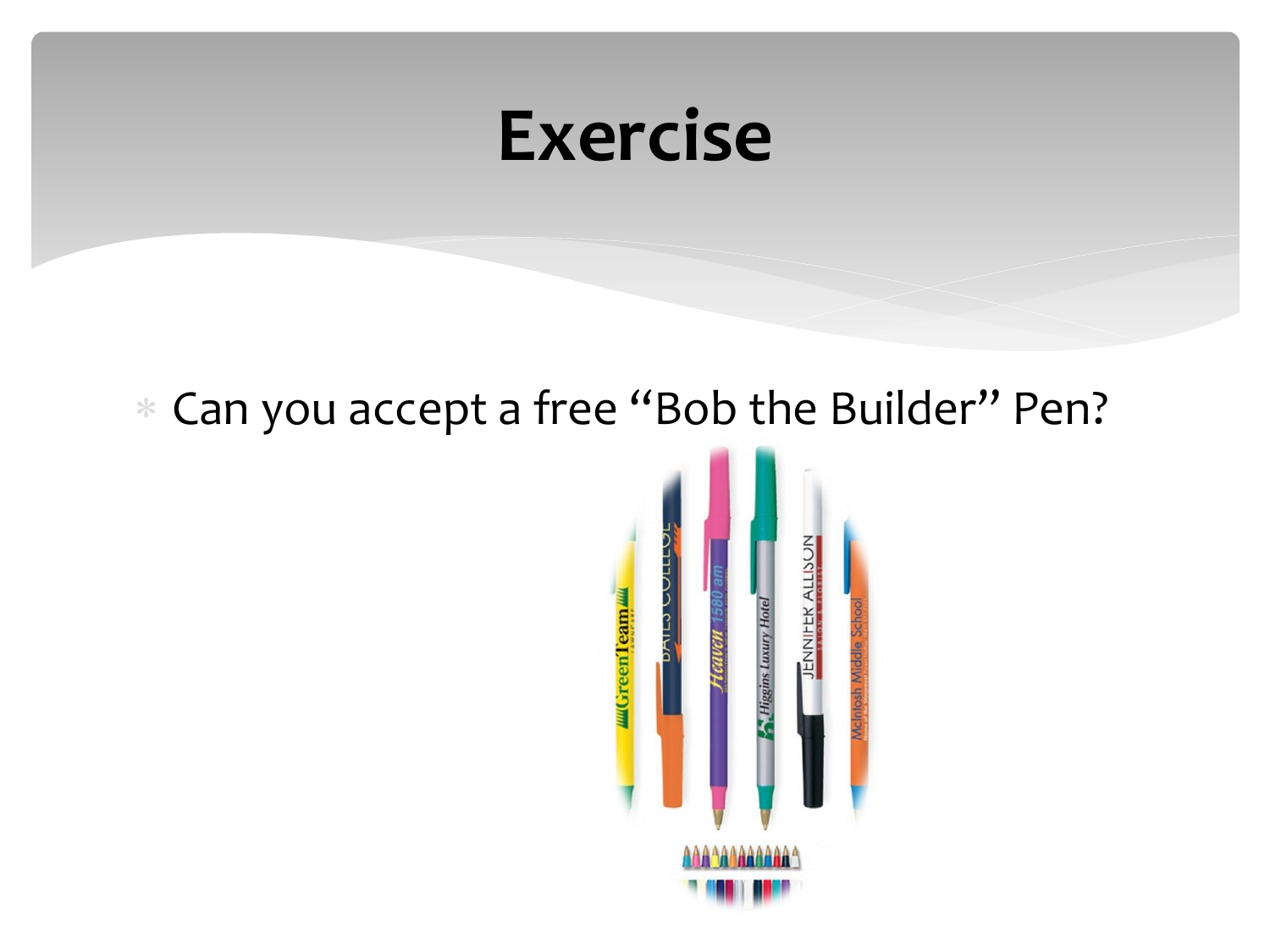#### **Free Pen?**

- A. Yes, because he gives those to everyone.
- B. No, because Bob is attempting to influence me.
- C. Yes, because it has nominal or no value.
- D. A & C.
- E. Are they as good as the ones he gave out last year?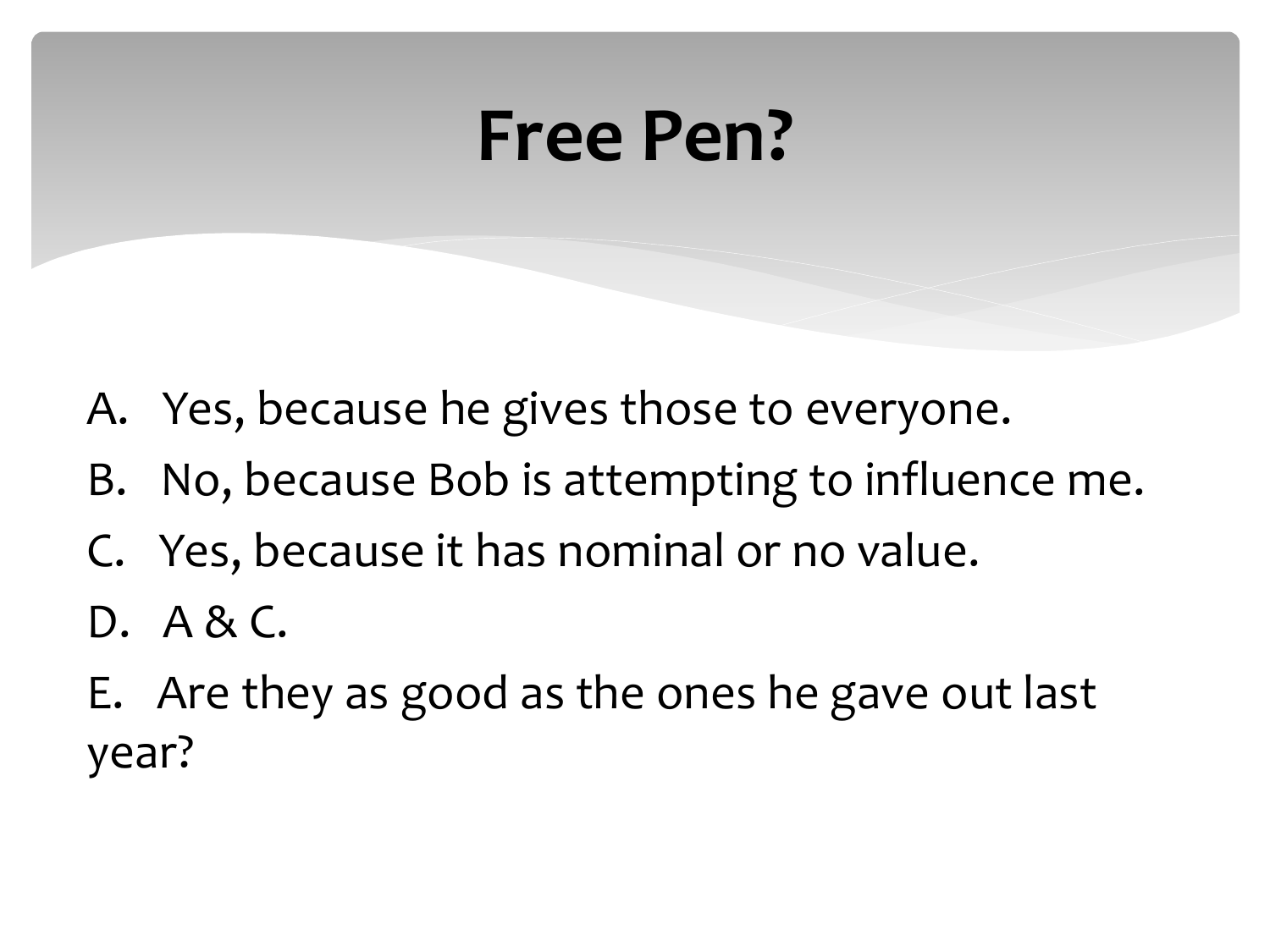

- A. Yes, that thing is so ugly, it is worthless.
- B. Yes, it has little or no value.
- C. No, because this is a bit more than a pen.
- D. Yes, if he gives them out as freely as the pens.
- E. Yes, as long as you don't wear it voting on his building permits.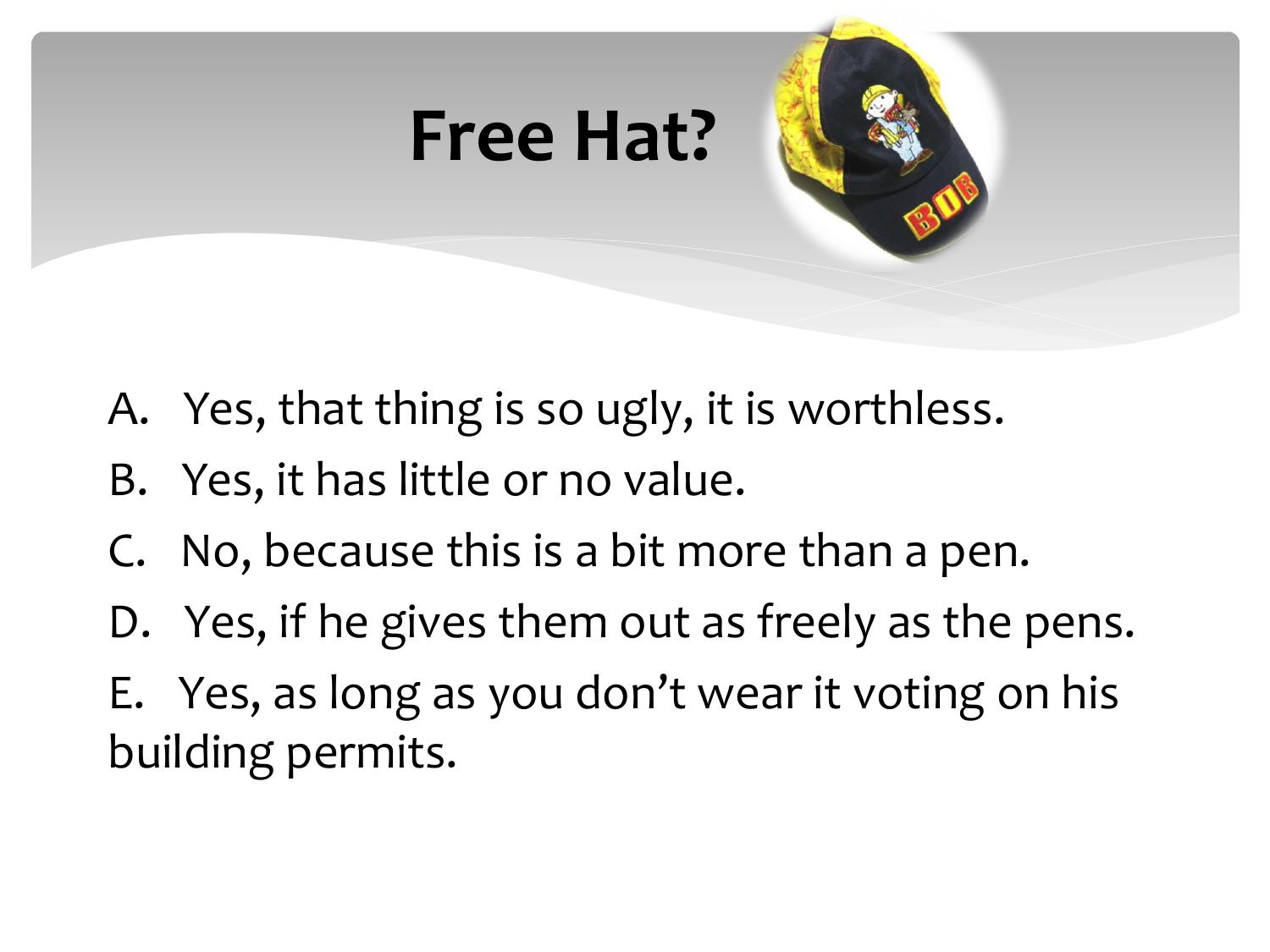# **Questions to Ask Yourself (Smell Test)**

- 1. Am I, my immediate family or an organization with whom I am associated, receiving anything of value for private benefit because of the position I hold?
- 2. Am I using the influence of my position to solicit something for the private benefit of myself, my family or an organization with which I am associated?
- 3. Am I, my immediate family or an organization with which I am associated with, receiving, from a nonrelative, anything of value for which we have not paid?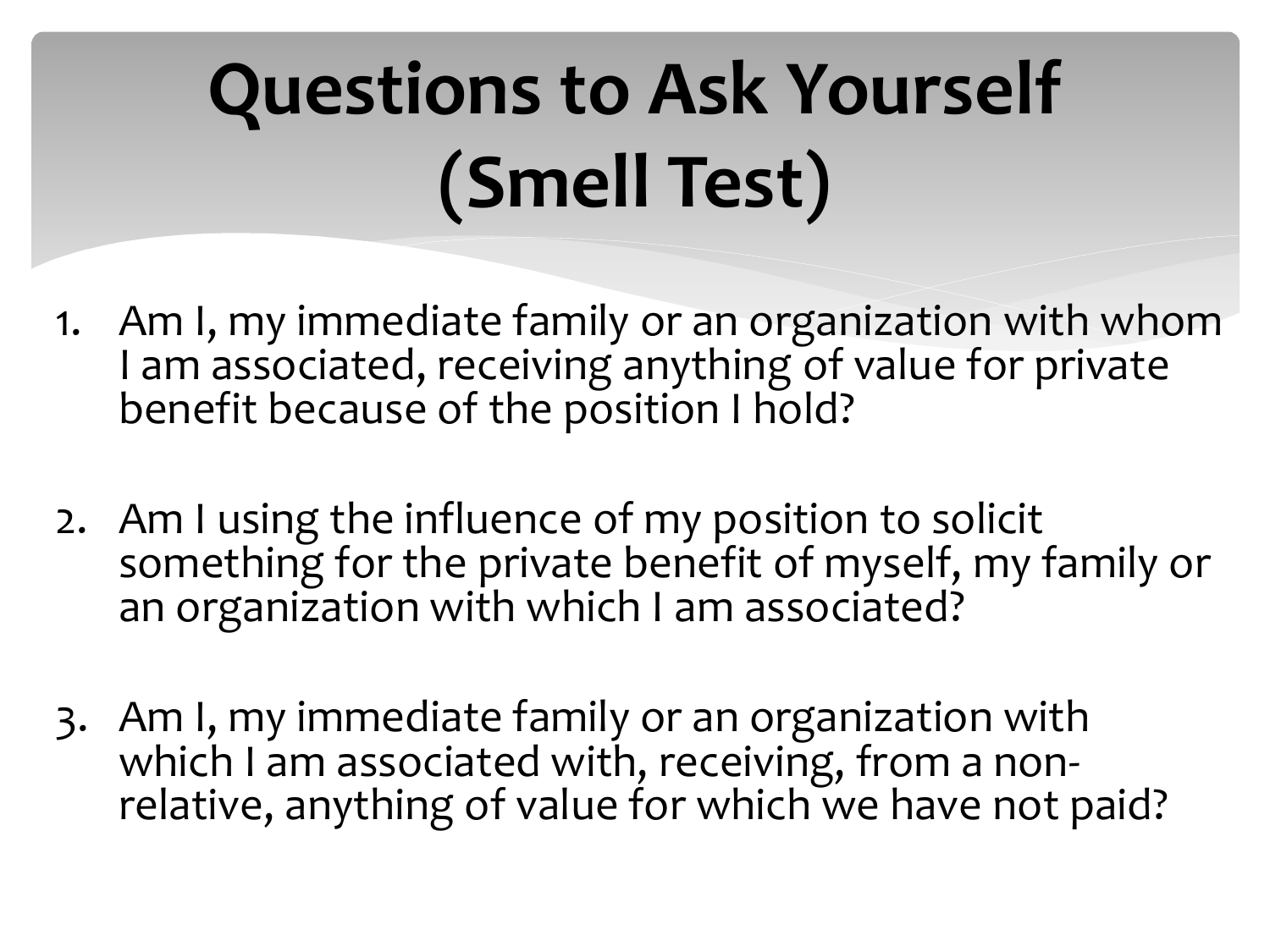#### **Smell Test (Continued)**

- 4. Will an official action on my part possibly result in private benefit to me, my immediate family or an organization with which I am associated?
- 5. Will the use of my staff or the public facilities benefit me in my private capacity?
- 6. Am I using public time, resources or facilities for my personal gain?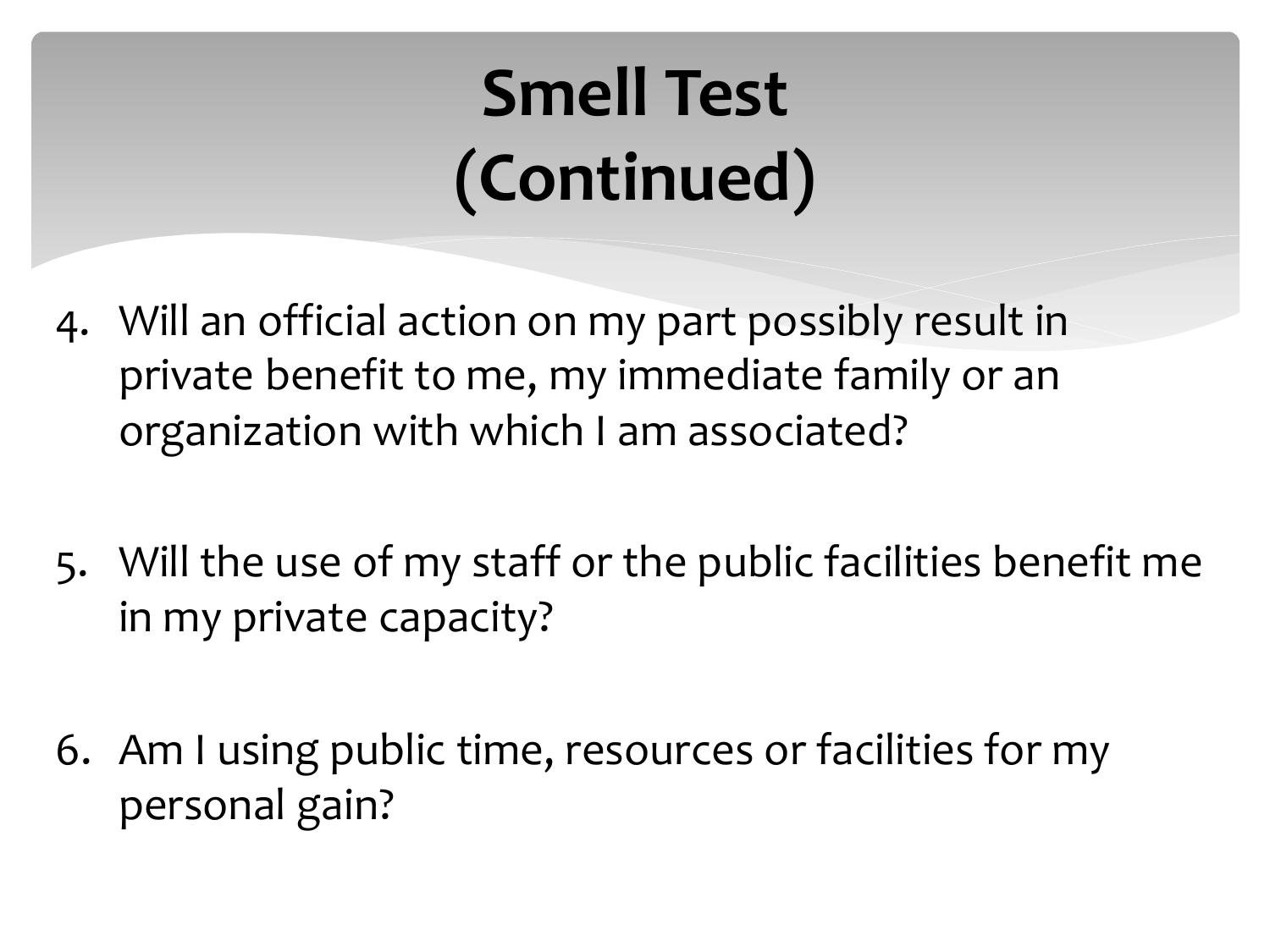# **What to do When You Suspect an Ethics Problem: Dealing with Ethics Missteps**

**Suggested Steps When a Scandal May be Brewing**

Figure out what the "wrong" might be.

Determine what the consequences might be of letting the situation go unaddressed.

Speak with others to see if they share your concerns.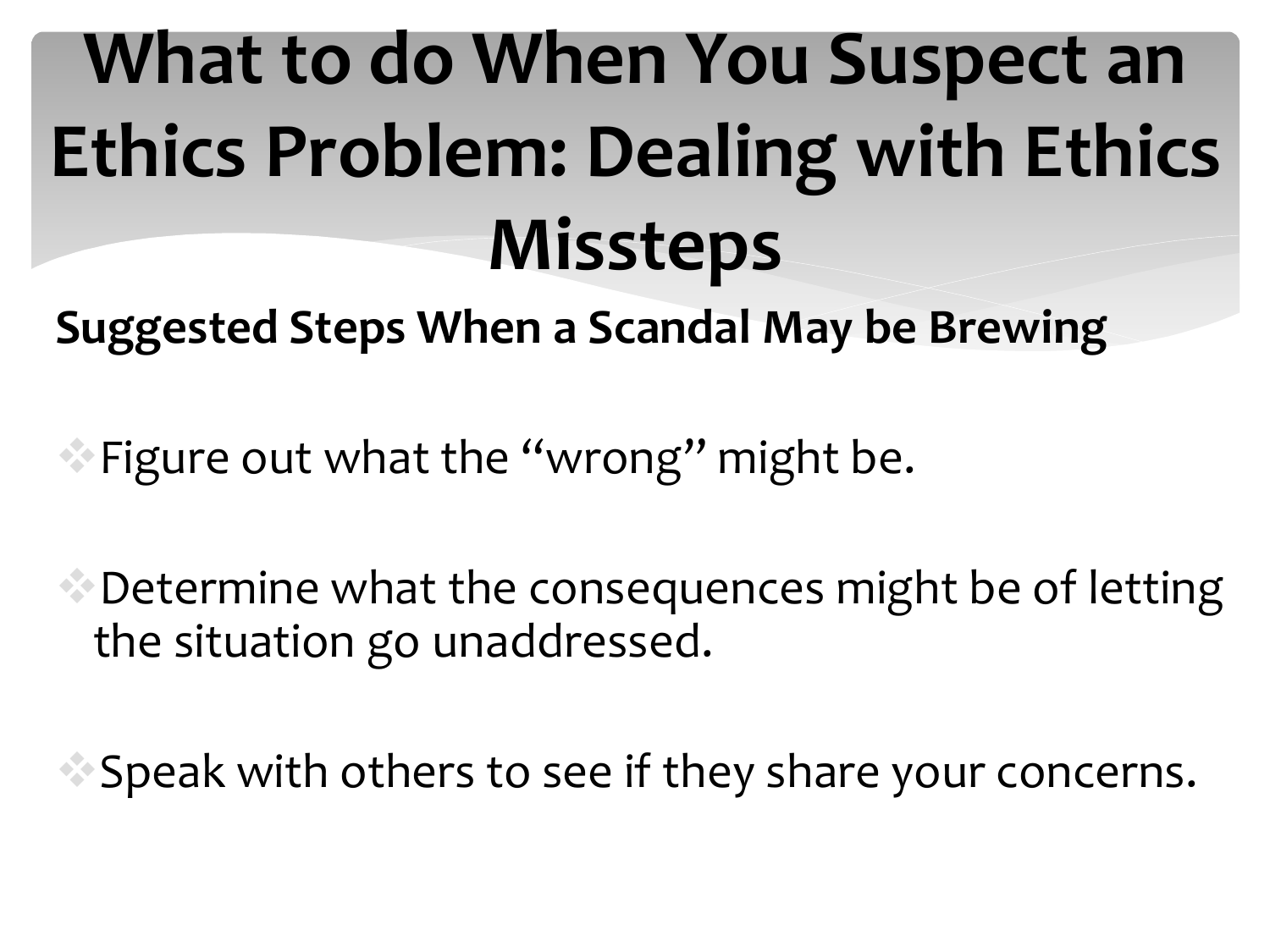# **What to do When You Suspect an Ethics Problem: Dealing with Ethics Missteps (Continued)**

 $\bullet$  Discuss the issue with the individual (or have a trusted confidante do so).

Determine whether an internal investigation is appropriate.

Determine whether external enforcement authorities should be contacted.

Consider steps to prevent the situation from recurring.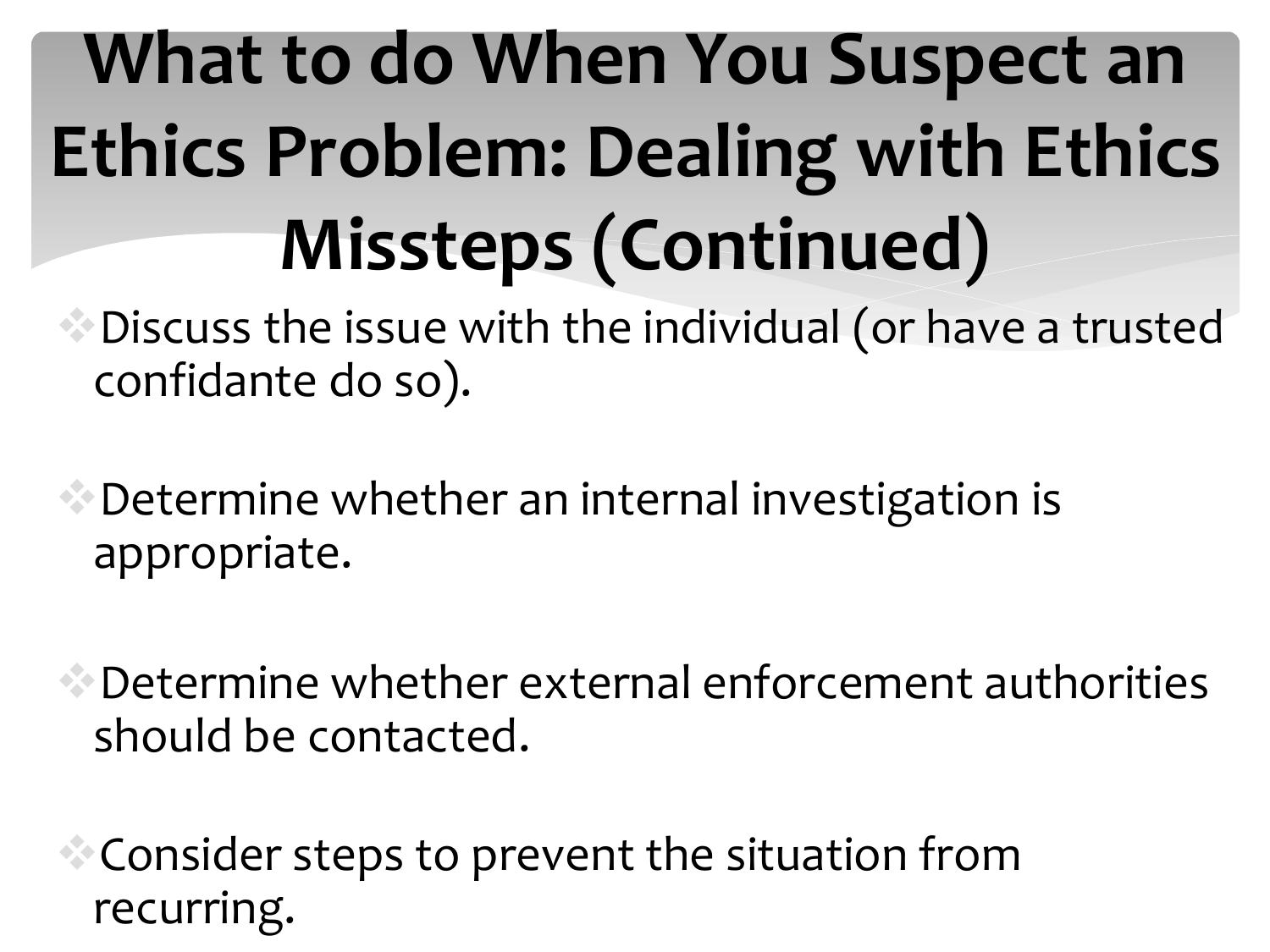## **Seeking Ethics Advice**

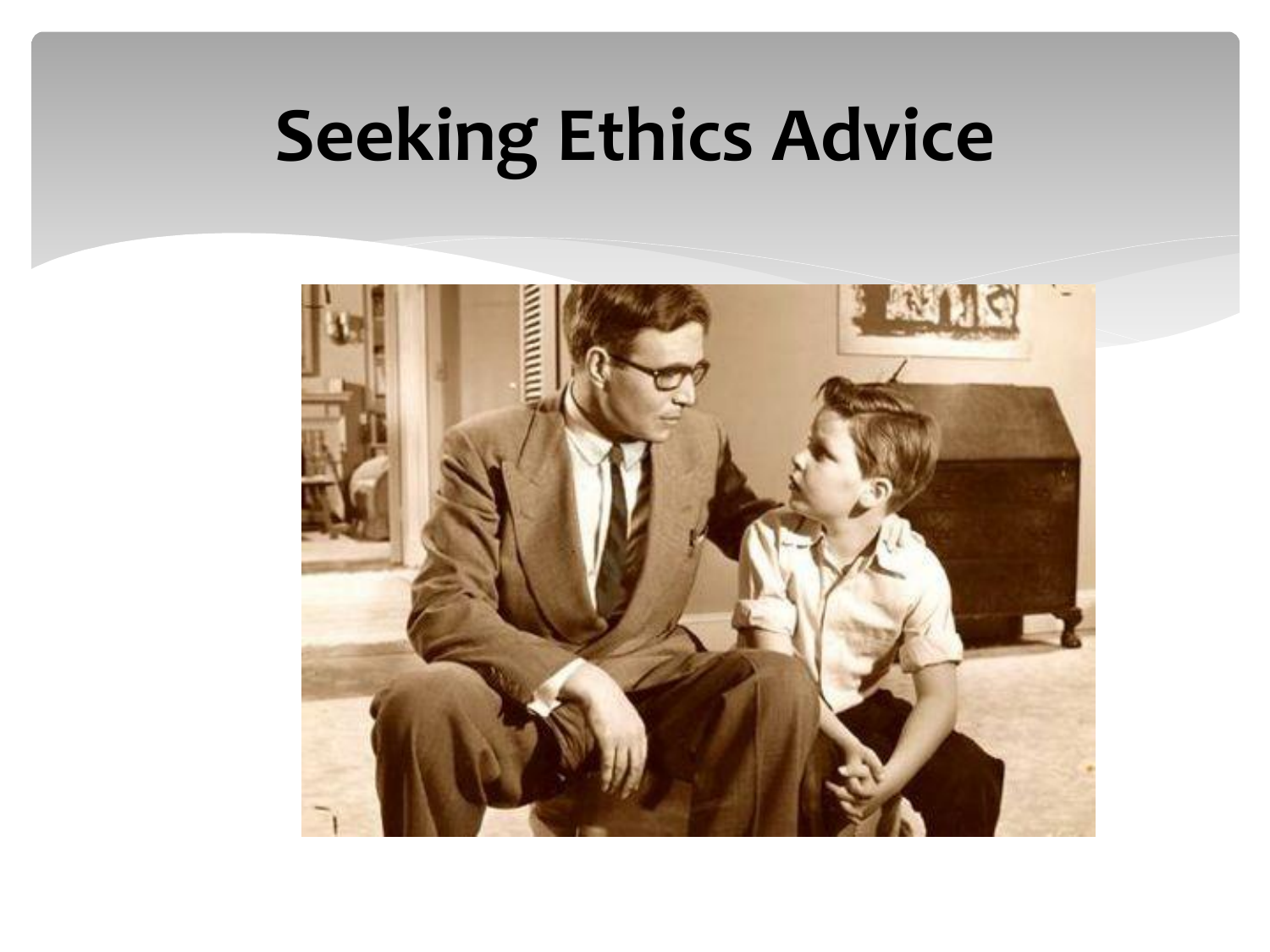#### **Ask Legal Counsel or Local Ethics Board for Advice**

Confidential Advice and identity of requester.

*Prima Facie* evidence of intent to comply with the law or ethics code.

*G*ood faith reliance on attorney advice grounds to dismiss potential legal violations if advice is requested prior to any other action by the official.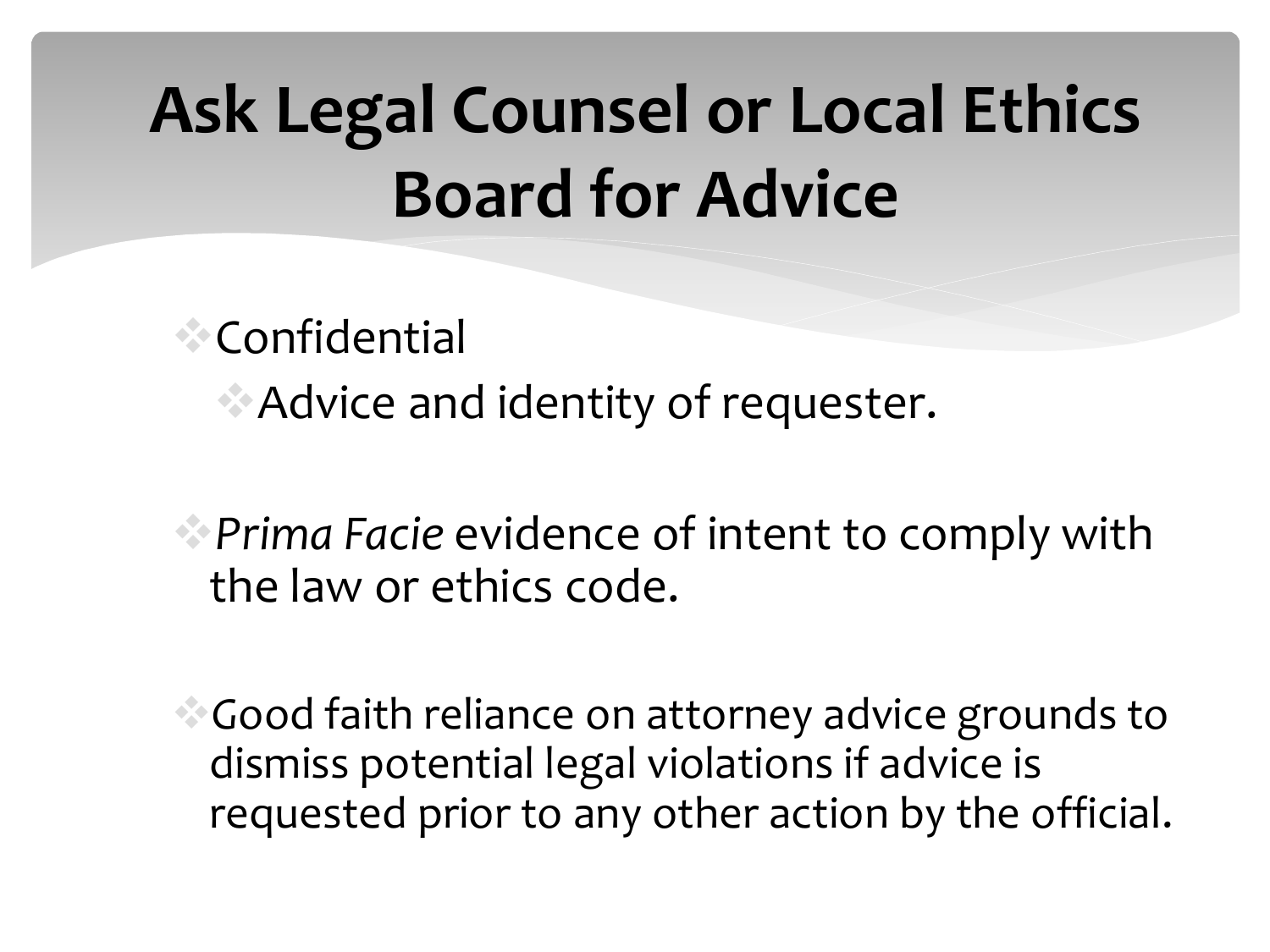#### **Resources**

Institute For Local Government (ILG)

#### **The University of Wisconsin Extension Local** Government Center

National Association of Counties (NACo)

Wisconsin Counties Association (WCA)